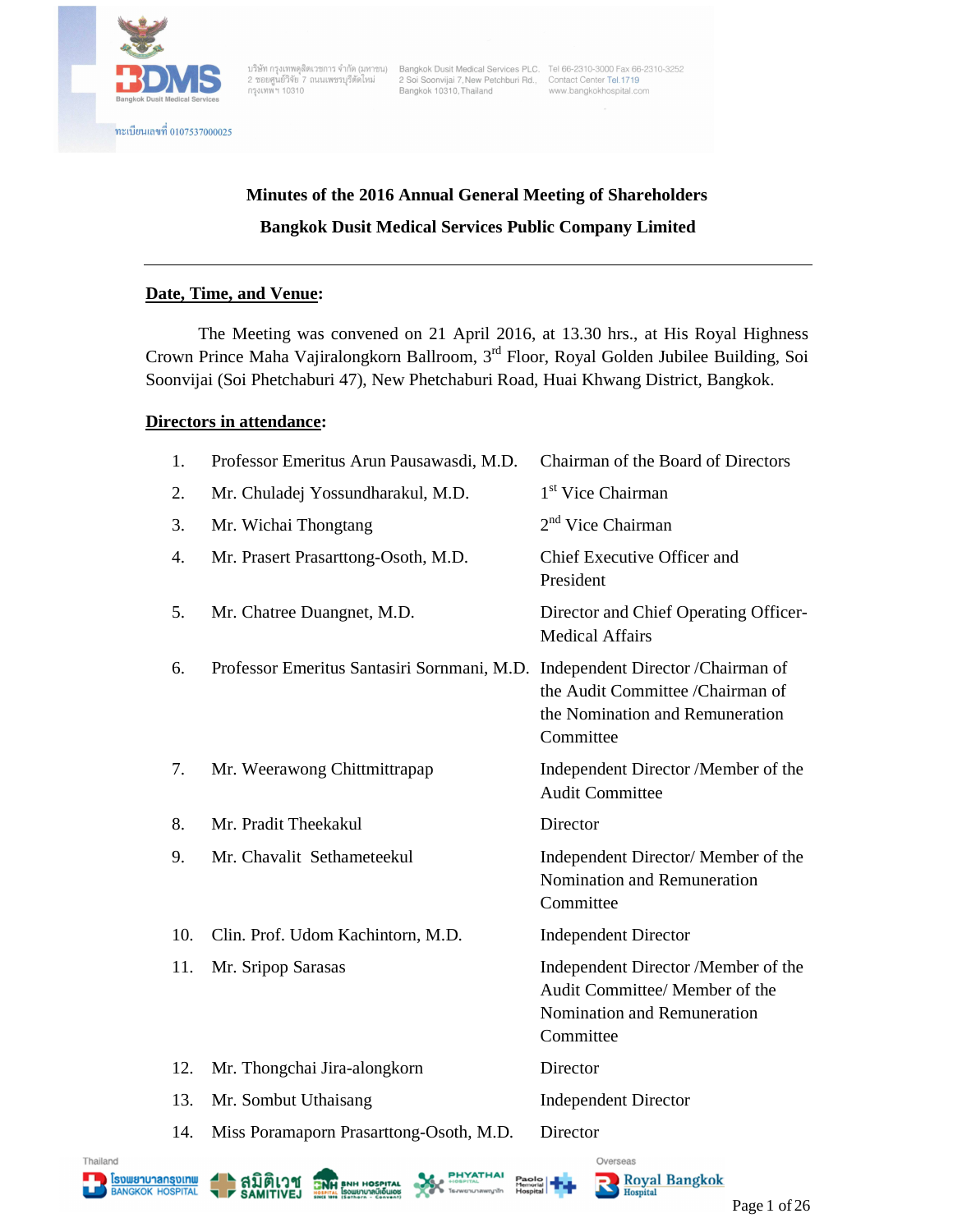In this regard, Mrs. Pornsiri Manoharn, Independent Director, who was engaged in other business, did not attend the Meeting.

### **Participants:**

|    | Mrs. Narumol Noi-am                | <b>Chief Financial Officer</b>       |
|----|------------------------------------|--------------------------------------|
| 2. | Miss Kessara Wongsekate            | Vice President and Company Secretary |
|    | <b>Auditors: EY Office Limited</b> |                                      |
|    | Mr. Wichart Lokatekrawee           | Partner                              |

# 2. Mr. Samran Taengcham Manager

### **Preliminary proceedings:**

Miss Kessara Wongsekate, Company Secretary (the "**Secretary**"), informed the Meeting that there were 1,198 persons attending the meeting in person and by proxy, representing 10,114,945,954 ordinary shares, equivalent to 65.2958 percent of the total issued shares of the Company. A quorum was, thus, constituted.

Professor Emeritus Arun Pausawasdi, Chairman of the Board of Directors, has presided as the Chairman of the Meeting (the "**Chairman**") declared the Meeting duly convened, as well as introduced the directors, executives, and participants who were representatives of the auditors, and delegated the Secretary to clarify the procedures for voting as follows:

To ensure that the Meeting is conducted in compliance with the good corporate governance principles with respect to voting in meetings, the Company informed the Meeting of the procedures for voting and counting of the votes as follows:

- 1) For voting in the Meeting, a shareholder will have the number of votes equivalent to the number of shares he/she holds in the Company, whereby one share is equivalent to one vote.
- 2) In the interest of expediting the process on each agenda item, with respect to voting on all agenda items, if a shareholder wishes to vote against or abstain from voting, such shareholder will mark under  $\Box$  'against' or  $\Box$  'abstain' on his/her ballot card with the signature affixed on the ballot card on each occasion, and raise his/her hand to signify to the staff to collect the relevant ballot card for the purpose of vote counting. The Company will deduct the votes of against or abstention from the total number of votes and the remaining number will be treated as votes of approval of that agenda item.

Agenda Item 5 deals with the appointment of directors in replacement of the directors who were due to retire by rotation. To be in compliance with the best practice in convening a shareholders' meeting, voting for this agenda item will be on an individual basis. With respect to the voting, if a shareholder wishes to vote against or abstain from voting, such shareholder will mark under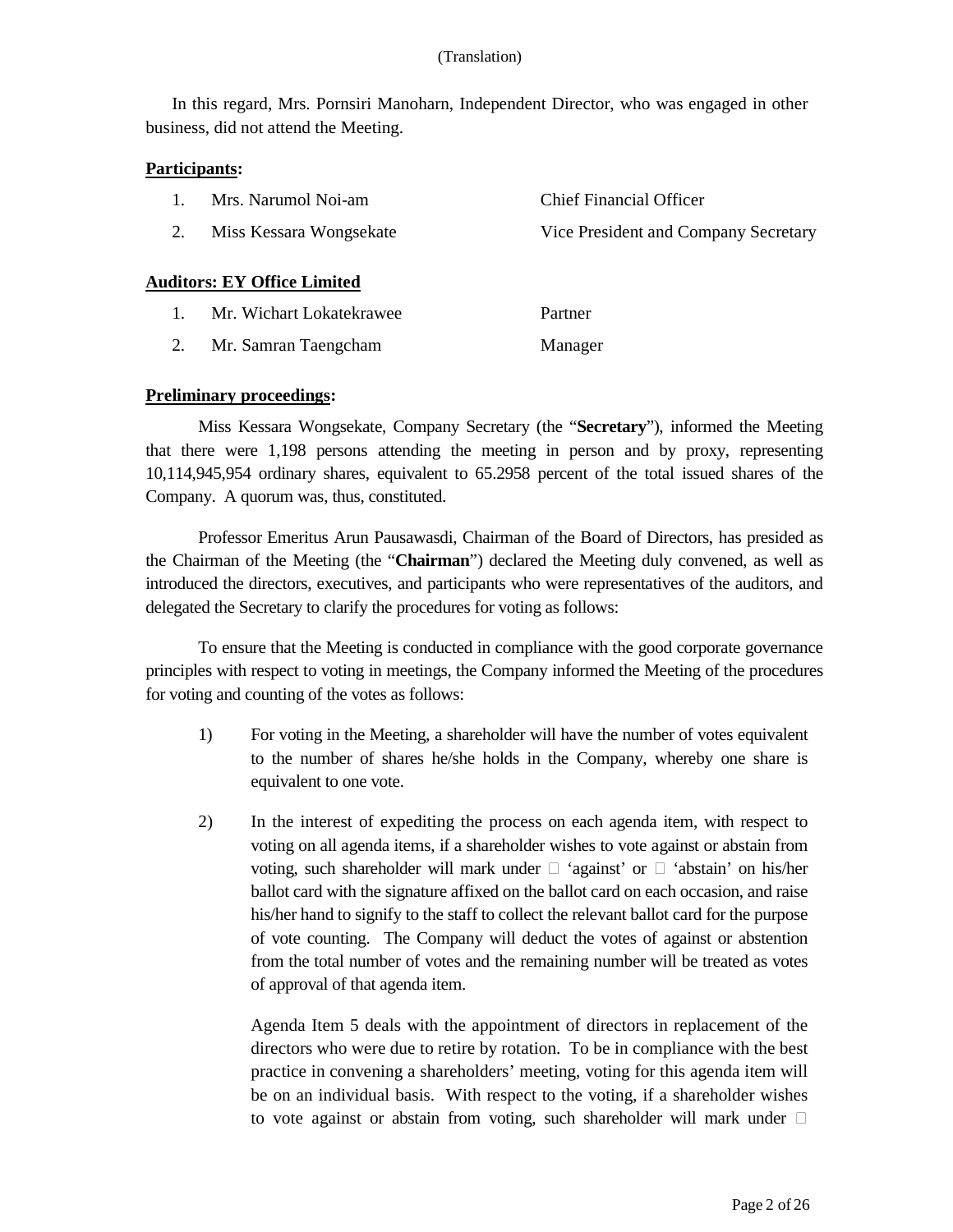'against' or  $\Box$  'abstain' on his/her ballot card and raise his/her hand to signify to the staff to collect the relevant ballot card for the purpose of vote counting. For the counting of votes, the Company will deduct the number of ballots with a vote of against or abstention from the total number of votes. The remaining votes shall be considered as votes in favour. For the purpose of transparency, the Company shall collect all ballot cards. A shareholder who votes in favour of each agenda item shall keep his/her ballot and return it to the Company's staff after the voting on the appointment of all directors. In the interest of convenience and expediency, the Company's staff will individually collect the ballot card from each shareholder.

Shareholders and proxies are required to affix his/her signature on the voting ballot each time before giving the ballot to the Company's staff.

3) A ballot that is filled with more than one mark in the space provided or a ballot that casts a vote expressing a conflict of intent; or a ballot with a vote that has been crossed out without a signature thereon; or there are votes cast in excess of the entitled votes on a ballot, shall be considered invalid. In this regard, a shareholder who wishes to correct his/her vote on the voting ballot should cross out the existing vote on the voting ballot and affix his/her signature thereto.

Any vote cast in a different manner from those specified above shall be considered invalid.

- 4) A shareholder or a proxy who wishes to leave the Meeting before the Meeting is adjourned is requested to submit the voting ballot to the staff in advance before he/she leaves the meeting room. Nevertheless, the Company will deduct the number of shares of such shareholder attending the meeting in person or by proxy once he/she leaves the meeting room before the meeting is adjourned.
- 5) Before casting a vote on each agenda item, the Chairman will allow the persons attending the Meeting to raise questions relevant to that agenda item as appropriate. The shareholders or proxies who wish to raise questions are requested to state their names and surnames before raising questions or expressing opinions on each occasion.
- 6) If a shareholder has questions which are not relating or irrelevant to the agenda item being considered, the shareholder should raise those questions during the agenda item for other matters at the end of the Meeting. Questions raised or opinions expressed should be concise and should not be repetitive in order that other shareholders will be able to exercise their rights.

To ensure that the Meeting is to be conducted in compliance with the good corporate governance principles, the Company delegated Miss Pratumporn Somboonpoonpol, the Legal Advisor from Weerawong, Chinnavat & Peangpanor Limited to act as a voting inspector.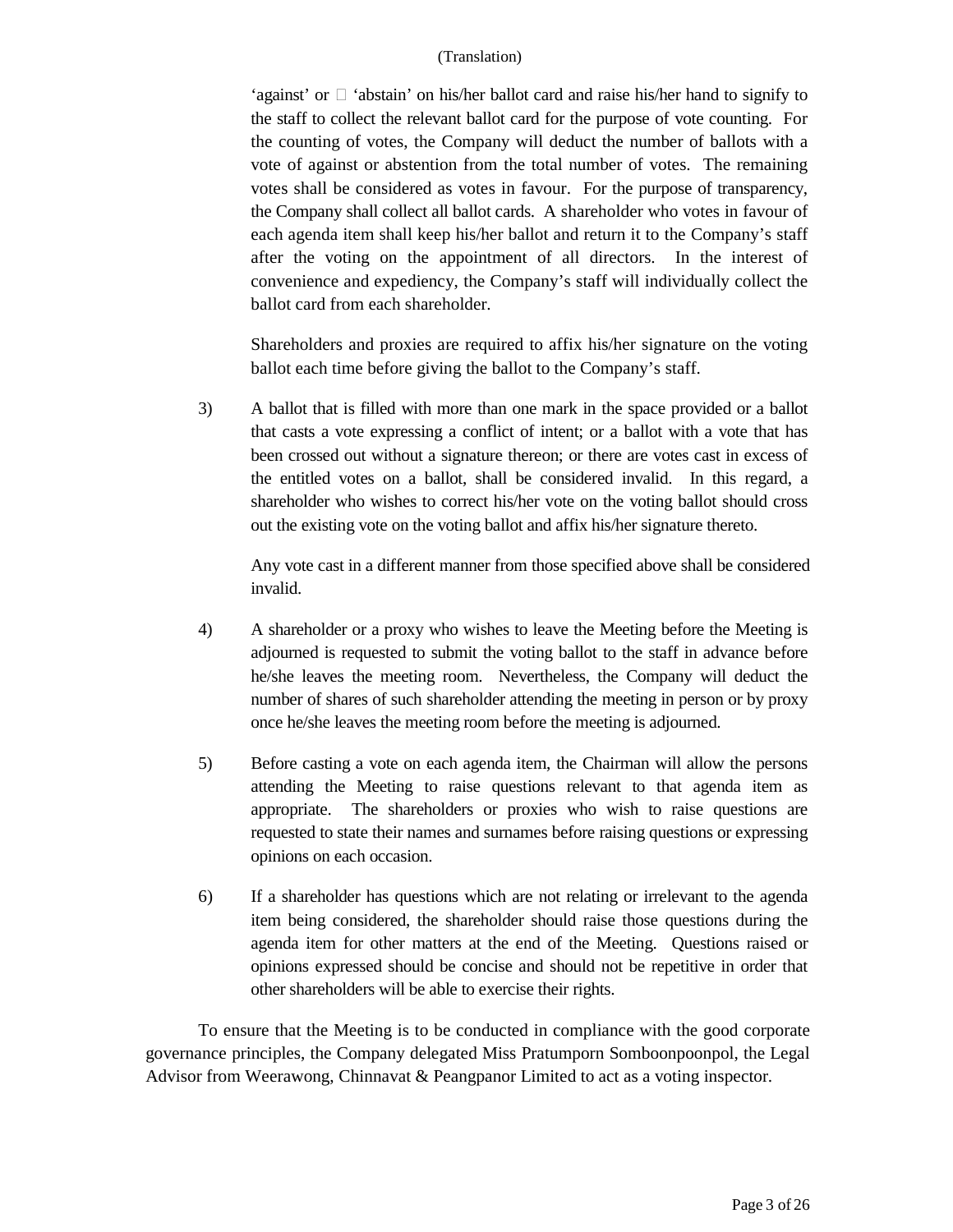The Chairman gave the shareholders an opportunity to ask for further information relating to the voting procedures. No shareholders raised any questions.

As no shareholders asked for further information, the Chairman additionally informed the Meeting that, in the 2016 Annual General Meeting of Shareholders, the Company gave the shareholders an opportunity to propose matters which were considered beneficial and appropriate to be an agenda item in advance for this Meeting, as well as to nominate a person who is knowledgeable, competent, and qualified for the appointment to be a director, within 45 days, from 3 December 2015 to 16 January 2016. The guidelines for matter proposals were posted on the Company's website. After the end of the given period, no shareholders proposed any matter in advance in order for the Board of Directors to consider and add to the list of agenda items for this Meeting, or nominated qualified persons for appointment as directors.

The Chairman delegated Mr. Weerawong Chittmittrapap, Independent Director and Member of the Audit Committee, to act as the meeting facilitator in accordance with the following agenda items:

# **Agenda Item 1: To consider and certify the minutes of the 2015 Annual General Meeting of Shareholders on 17 April 2015**

The meeting facilitator proposed that the Meeting certify the Minutes of the 2015 Annual General Meeting of Shareholders which was convened on 17 April 2015, the details of which were set out in the copy of the Minutes of the Meeting delivered to the shareholders together with the Notice of the Meeting.

The meeting facilitator gave the Meeting an opportunity to raise questions. As no shareholders raised any questions, the meeting facilitator requested the Meeting to vote.

The Secretary informed the Meeting that the resolution on this agenda item shall be passed by a majority vote of the shareholders attending the Meeting and casting their votes.

**Resolution:** After due consideration, the Meeting resolved to certify the Minutes of the 2015 Annual General Meeting of Shareholders which was convened on 17 April 2015 without any amendment, in accordance with the following votes:

|             | No. of votes   |       | Percentage* |
|-------------|----------------|-------|-------------|
| Approved    | 10,380,555,999 | votes | 100         |
| Disapproved |                | votes | $\theta$    |
| Abstained   | 5,722,760      | votes |             |
| Total       | 10,386,278,759 | votes |             |

**Remark:** \* The percentage is calculated based on the total number of votes cast by the shareholders attending the meeting and casting their votes.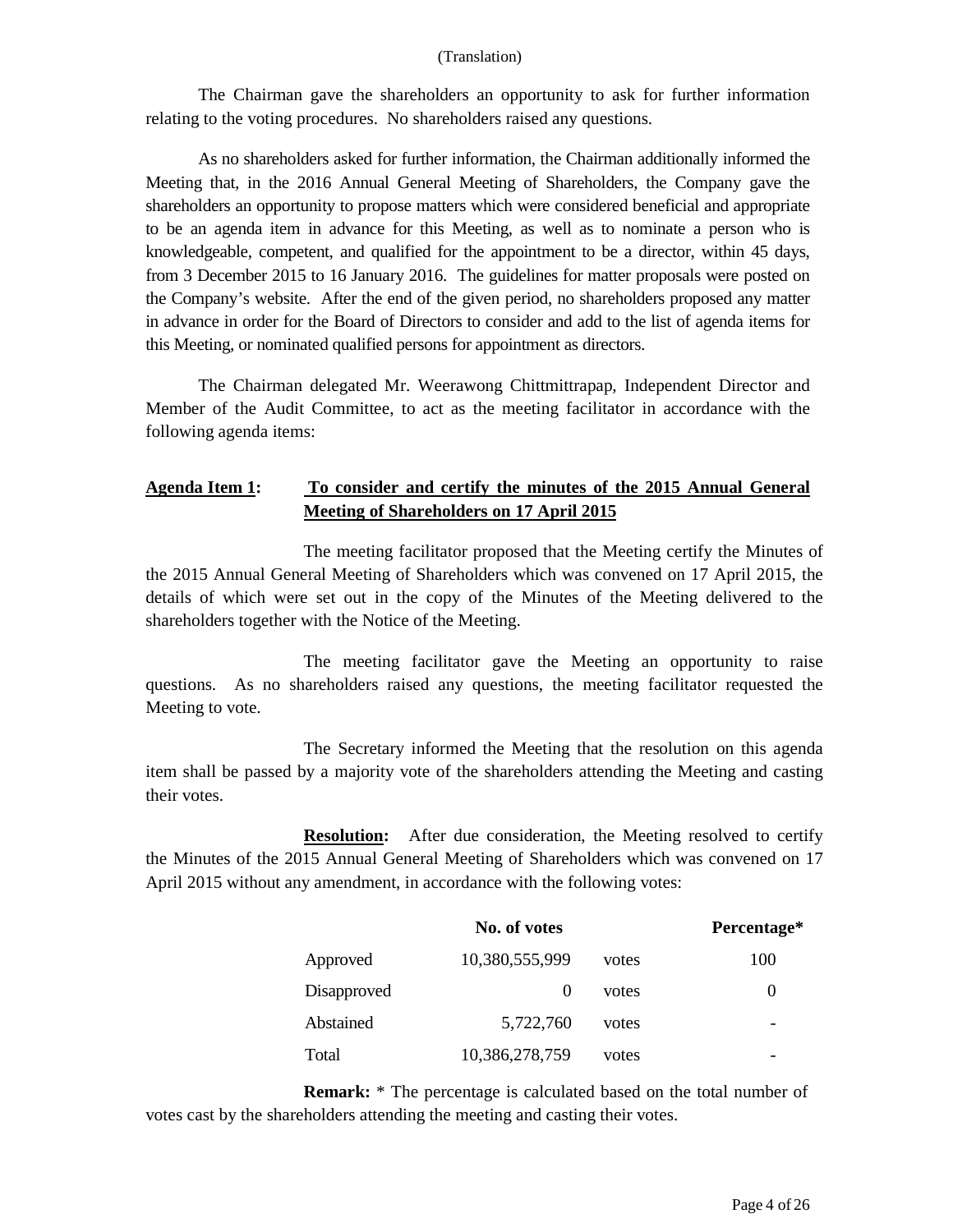## **Agenda Item 2: To acknowledge the Company's performance for 2015**

The meeting facilitator informed the Meeting that this agenda item was to report the Company's operational results for the year 2015 and asked Mr. Prasert Prasarttong-Osoth, M.D., Chief Executive Officer and President, to report the overall corporate summary.

Mr. Prasert Prasarttong-Osoth, M.D., Chief Executive Officer and President, reported the overall corporate summary as follows:

### **The Organization Overall**

- During the previous year, i.e. as at 31 March 2015, BDMS had a total of 43 operational hospitals within the network, totaling 7,669 beds (41 hospitals in Thailand and two hospitals in Cambodia) with an additional hospital which holds 150 beds still under construction in Surat Thani Province. The network consists of a total of 44 hospitals with 7,819 beds.
- When the price of the ordinary shares in the past five years is compared with the index of the Stock Exchange of Thailand (the "Stock Exchange").
- If BDMS and four other groups of large hospitals at the global level are ranked based on their market capitalization, the following can be deduced: as at 31 March 2016, HCA (USA) was ranked highest at USD 30,890 million, followed by IHH (Singapore – with major shareholders in Malaysia) at USD 13,451 million, Universal Health Services (USA) at USD 12,185 million, BDMS (Thailand) at USD 10,389, and Mediclinic (South Africa) at USD 9,496 million, respectively.

However, if the large hospitals are ranked by the number of beds, BDMS, with its 43 hospitals and a total of 7,669 beds, is ranked in fifth place. The first place with the most number of beds is HCA (USA), with its 168 hospitals and a total of 43,731 beds, followed by Universal Health Services (USA), with its 228 hospitals and a total of 27,482 beds, Mediclinic (South Africa), with its 73 hospitals and a total of 10,138 beds, and IHH (Singapore), with its 50 hospitals and a total of approximately 10,000 beds, respectively.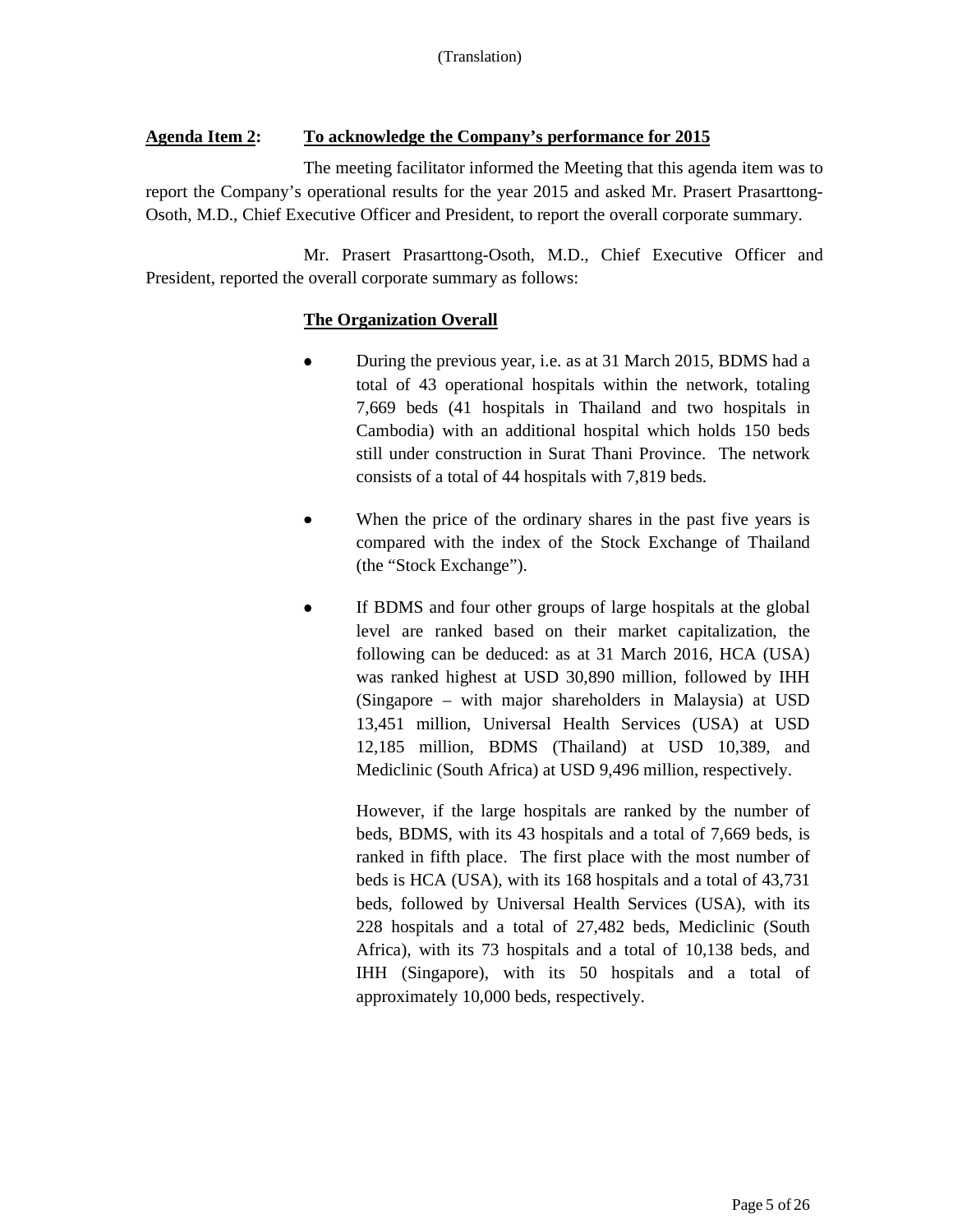# **Network Expansion**

- Muang Petch Hospital, 255 beds, located on Phetkasem Road, Muang District, Petchburi Province, which was officially opened on 1 January 2015.
- Sri Rayong Hospital, 195 beds, located on Pattaya-Rayong Bypass (Route 36), Muang District, Rayong Province, officially opened on 5 January 2015.
- Samitivej Chonburi Hospital, 220 beds, located on Sukhumvit Road, Muang District, Chonburi Province, officially opened on 1 June 2015, and the operational results show good potential.
- Dibuk Hospital, 100 beds, located on Chao Fah Tawan Tok Road, Muang District, Phuket Province, officially opened on 9 July 2015.
- Paolo Hospital Rangsit, 150 beds, located on Phahonyothin Road, Thanyaburi District, Pathumthani Province, officially opened on 27 January 2016. The hospital was opened as a clinic at the end of 2015.
- Save Drug Center Co., Ltd. is a subsidiary that engages in the business of the distribution and retailing of medicines, dietary supplements, medical supplies, and medical equipment under the Save Drug trade name. The Company has made changes to the system of Save Drug to ensure synchronization with the system of BDMS and has also expanded Save Drug's network by establishing new branches. At present, there are a total of 111 branches, but BDMS plans on opening a total of 150 branches by the end of this year. However, BDMS is unable to open new branches as quickly as it expects due to the shortage of pharmacists.
- With respect to the joint venture with General Hospital Products Public Company Limited (GHP), a company that engages in the business of manufacturing injection solutions for intravenous infusions (saline solution, glucose) and other medical supplies: Currently, Royal Bangkok Healthcare Co., Ltd., which is a subsidiary of BDMS, currently holds approximately 44.67 of the total number of shares.

# **Hospitals under Construction**

• Bangkok Hospital Surat Thani, 150 beds, located in Muang District, Surat Thani Province, and Bangkok Hospital Chiang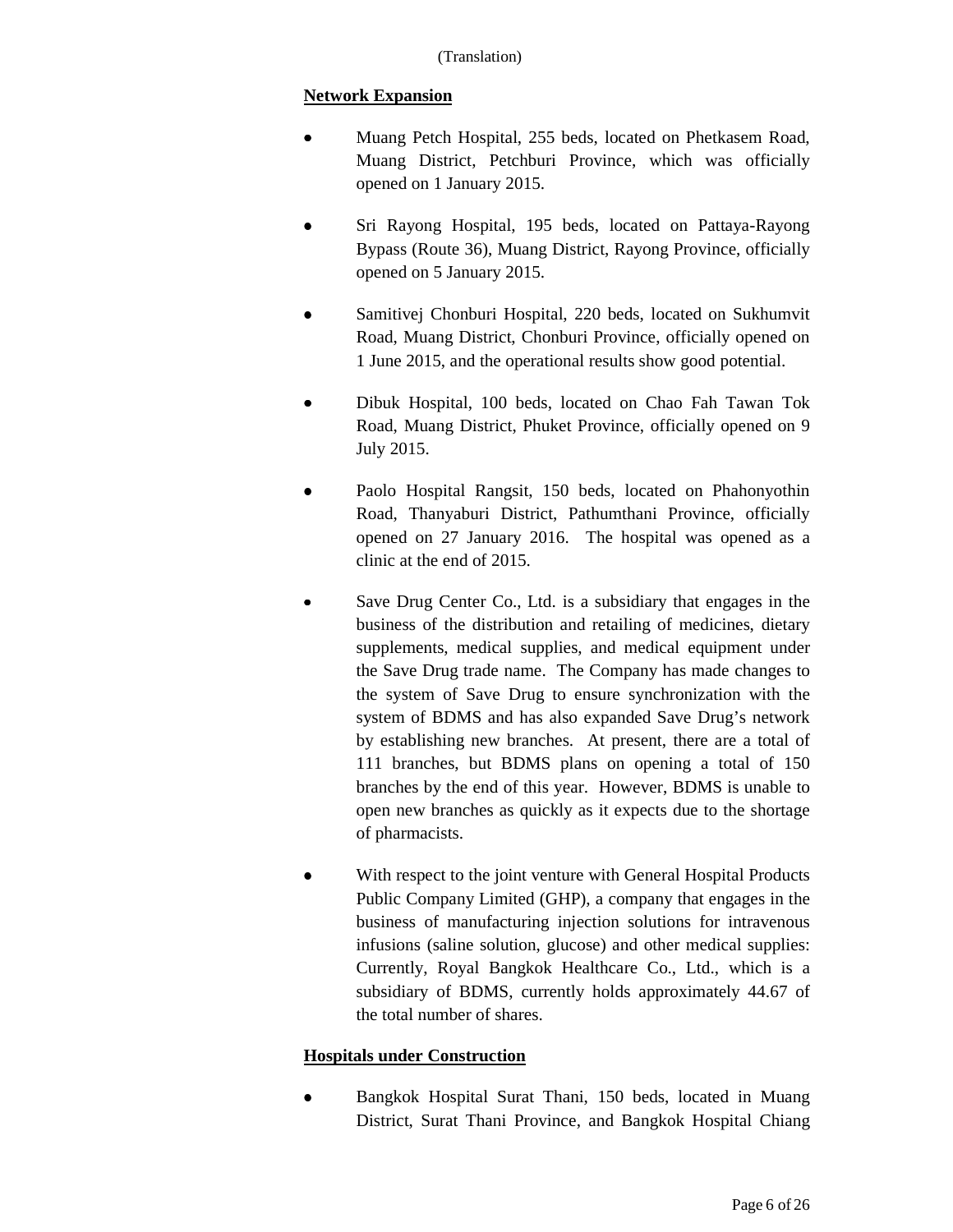Rai in Chiang Rai Province. The Company has already acquired the land where the hospitals will be located and is currently designing the buildings. It is necessary that caution be exercised in scheduling the opening of new hospitals in order to avoid effects on the profits of BDMS.

### **Medical Advancements**

- Aquatic treadmills for athletes or non-athletes seeking to improve their physical fitness; the elderly or persons who are prone to falling or have difficulty standing or walking; patients suffering from bone and muscle pain, osteoarthritis of the knee, chronic muscle pain, spinal osteoarthritis, and bone fractures; patients undergoing or who have undergone knee, hip or spinal surgery; and obese individuals seeking to improve their physical fitness by exercising. Aquatic treadmills help patients avoid joint injuries by acting as a shock absorber for the joints while doing exercise. The warm water encourages more movement and increased flexibility of the muscles and joints. The jet stream, water current and speed of the treadmills improve the cardiovascular fitness, strengthen the muscles, and improve balance control and the coordination of movements.
- Bangkok Heart Hospital launched the "**Transport Extracorporeal Membrane Oxygenation** or **Transport ECMO**", which is a technology that helps increase the efficiency of patient transport by means of pumping blood for the heart and facilitating gaseous exchange for the lungs while patients are en-route. The transport ECMO can be used for transporting patients within a hospital or between different hospitals, as well as patients located in rural areas. In the past, it was not possible to transport patients in critical condition due to the risk of death while en-route. The transport ECMO can also be used for patients who are waiting for heart or lung implants from donors or for patients who are waiting for treatment via other tools, as well as patients suffering from heart disease who require critical care and have a high risk of heart or lung failures so that the transport of patients is more convenient, has a minor effect on the patient's condition, and increases the post-transport survival rate of those patients.
- Helicopter Emergency Medical Services (HEMS) or Sky ICU are emergency medical evacuation and treatment service. The medical equipment is installed on-board with certified Advanced Life Support (ALS) and attended by certified aviation physicians and certified flight nurses which will be used for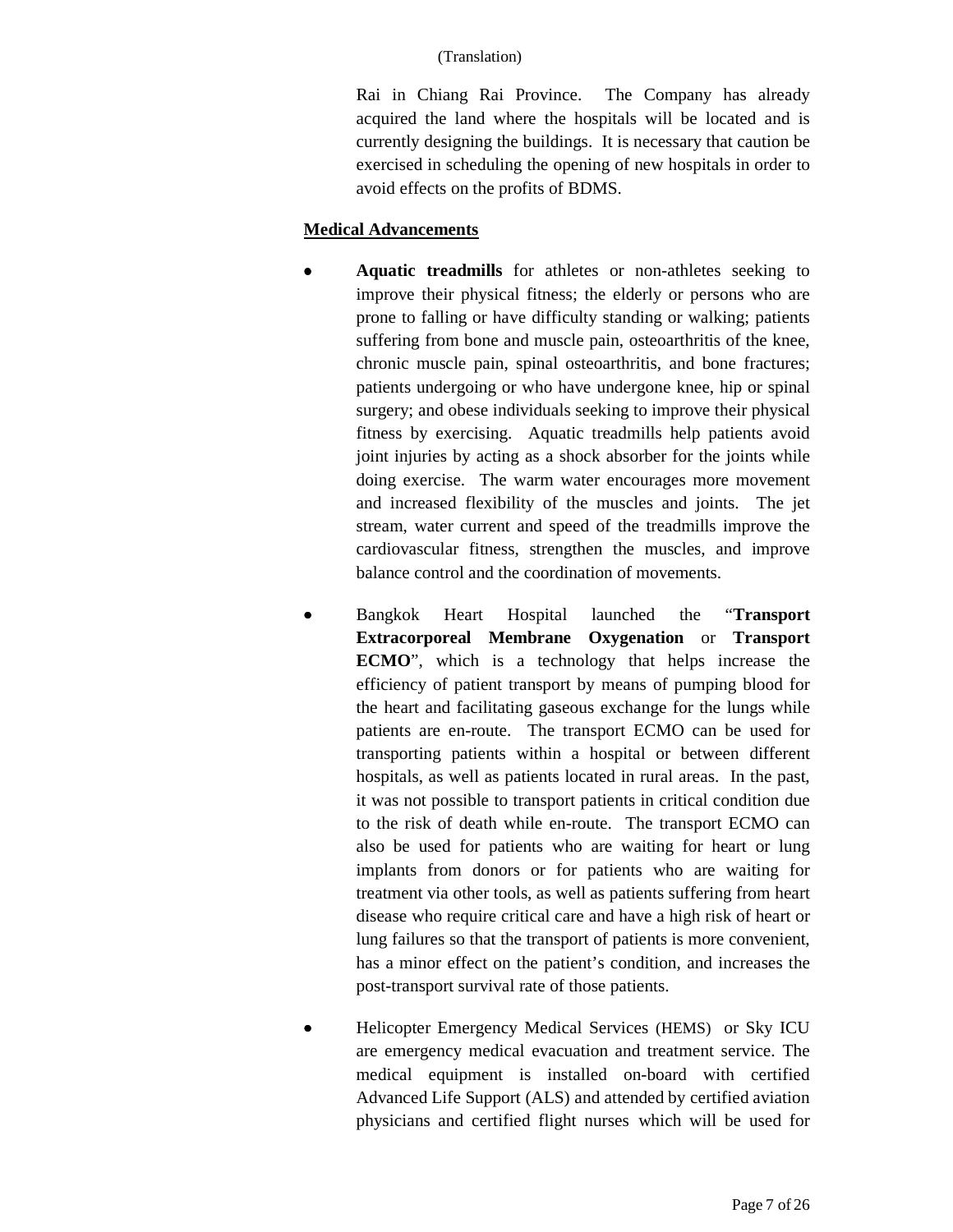patients suffering in acute care of trauma, cardiac, neonatal, obstetrics, paediatrics, burn care and emergency cases. According to the statistics of the World Health Organization (WHO), Thailand is ranked first as the country with the highest occurrence of accidents. Although the number of accidents in India is higher than that in Thailand, if the number of patients from accidents is considered as a basis, it is found that one person suffers injuries as a result of accidents every 30 minutes in Thailand. Therefore, the provision of medical assistance to patients suffering injuries from accidents will help increase their chances of survival.

- Wattanosoth Hospital uses the Mobile Digital Mammogram service in order to check for breast cancer. This mobile device makes access to service users more convenient.
- Wattanosoth Hospital uses the most cutting-edge PET/CT scanners with a flow motion system. These scanners comply with the newest standards for diagnostic radiology, and help diagnose and allow for accurate cancerous tumor staging and assessing the probability of the recurrence of cancer.
- Wattanasoth Hospital is now joined by Prof. Surapol Issaragrisil, M.D. as a lymphoma and leukemia specialist who will treat such cancers via bone marrow transplants.
- Samitivej Hospital Sukhumvit, under the management of Samitivej Public Company Limited, which is a subsidiary within the BDMS group, launched the critical care complex center, which is a cutting-edge medical unit with a state-of-theart comprehensive treatment system comprising eight new operating rooms, five birth rooms, a neonatal intensive care unit (NICU), and 16 new ICU rooms

# **Medical Affiliation**

- BDMS cooperated with world-renowned and leading neurosurgeon, Keith L. Black, M.D., who is the director of Maxine Dunitz Neurosurgical Institute at Cedars, Sinai (USA), which focuses on research and development in order to increase the potential and capabilities in treating neurological disorders. Dr. Black has operated on more than 6,000 people in order to diagnose disorders such as Alzheimer's disease and Parkinson's disease.
- At present, BDMS, represented by Wattanasoth Hospital, is deemed to be the leading private hospital in the area of cancer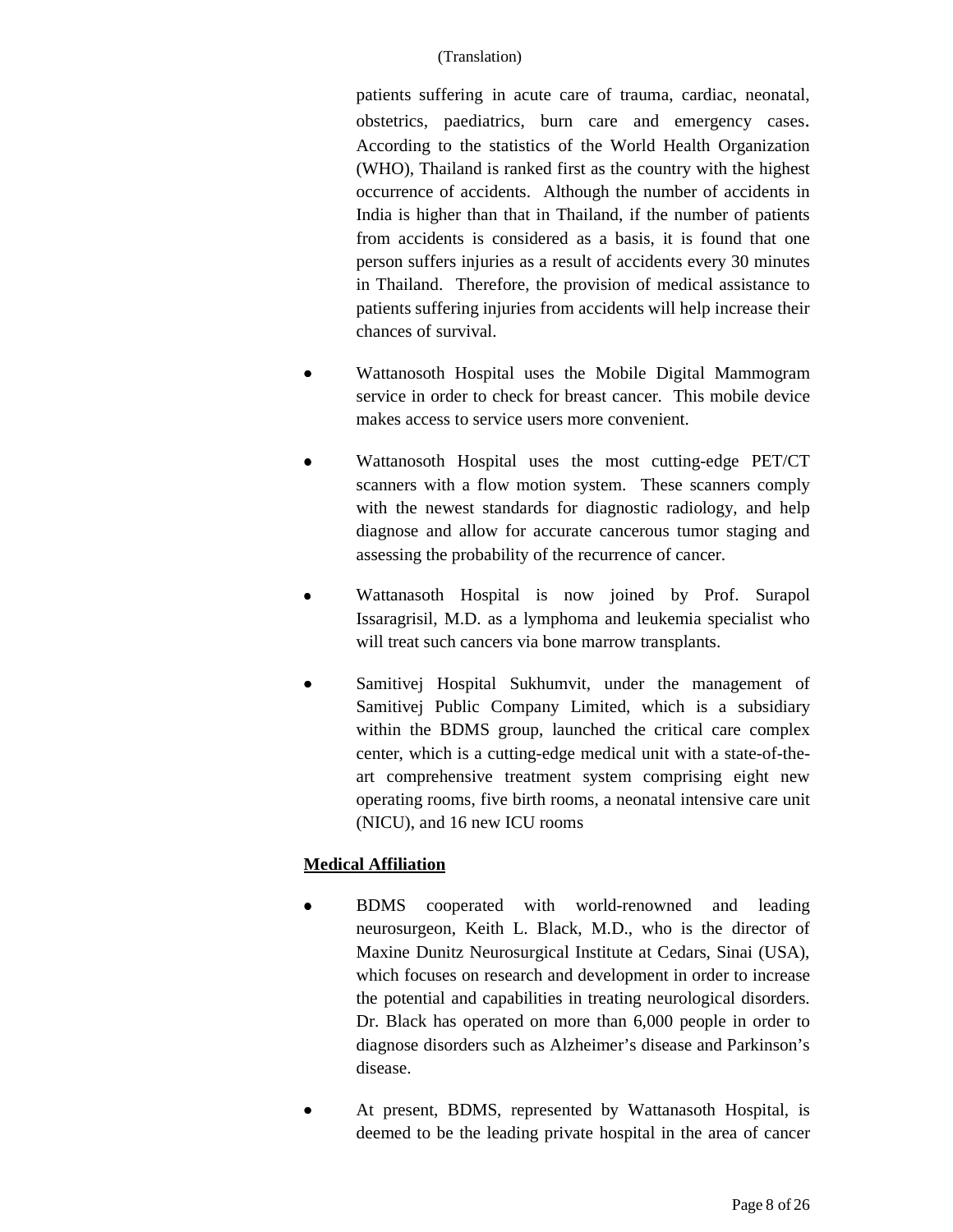treatment. BDMS also endeavors to improve on the treatment of lymphoma and leukemia. Cancer research requires a high level of funding, and, therefore, BDMS has teamed up with other world-renowned hospitals. BDMS is one of the first private hospitals to participate in the project, and has embarked on other cooperative missions for cancer treatment with various institutions from all over the world.

- Wattanasoth Hospital has plan to affiliate with MD Anderson Cancer Center of the University of Texas, USA in order to improve the quality of cancer treatment to comply with the same standards used by MD Anderson Cancer Center (USA).
- Samitivej Public Company Limited, a company in the BDMS group, entered into an alliance agreement with Doernbecher Children's Hospital, a well-known children's hospital located in Oregon, USA, and opened Samitivej International Children's Hospital, with locations in the Sukhumvit (Sukhumvit Campus) and Srinakarin (Srinakarin Campus) areas for development into Centers of Excellence.
- BDMS by Bangkok Hospital cooperated with Siriraj Hospital and Chulalongkorn Hospital in conducting analyses and research on potential joint clinics to be established in the future.

# **Awards**

- **Management** 
	- BDMS received **Thailand's Top Corporate Brand Award 2015** from the Faculty of Commerce and Accountancy of Chulalongkorn University. This was awarded to listed companies on the Stock Exchange with the highest corporate brand value in one of the 19 industries in Thailand for the year 2015. The corporate brand value of BDMS is Baht 178,000.29 million, and BDMS has the fifth-highest corporate brand value in all 19 industries.
		- TRIS Rating Co., Ltd. affirmed the rating of AA-Stable of BDMS for its company rating and debt instrument rating.
			- BDMS received 'Very Good CG Scoring' for the Corporate Governance Rating of 2015 (CGR 2015) from the Thai Institute of Directors (IOD), association with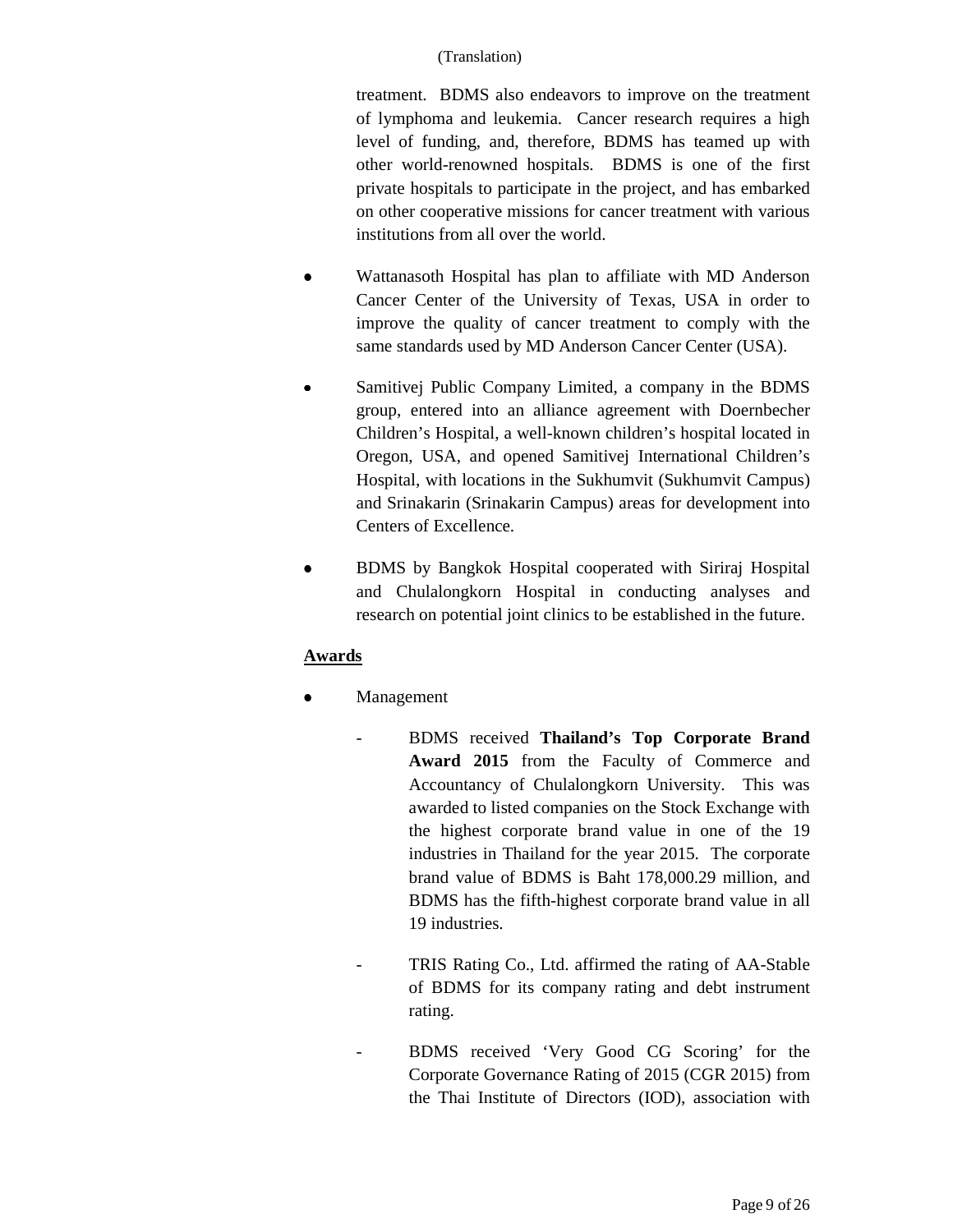Stock Exchange of Thailand, and Office of the Securities and Exchange Commission.

- BDMS received the Outstanding Investor Relations Award 2015, which the Stock Exchange awards to listed companies with a market capitalization of more than Baht 100,000 million.
- Twelve of the hospitals in the BDMS Group received certification for high-quality standards for the provision of healthcare by Joint Commission International (JCI), and 22 of the hospitals in the BDMS Group received certification for the quality of the healthcare by Hospital Accreditation Thailand (HA). The hospitals in the BDMS Group also received a number of other awards for the quality of the healthcare provided as detailed below.



The CCPC or Clinical Care Program Certification is the highest disease and service-specific certification offered by Joint Commission International (JCI) to evaluate the disease management and clinical care programs when compared to leading global hospitals.

Advanced HA is an advanced health care certification awarded by the Healthcare Accreditation Institute (a public organization), which is the highest accreditation in the country. Bangkok Hospital, Head Quarter was awarded the Advanced HA certification for the procedures for advanced improvement of the quality of the clinical hospital. At present, only three hospitals in Thailand have received the Advanced HA accreditation, i.e. Siriraj Hospital, Bhumibol Hospital, and Bangkok Hospital.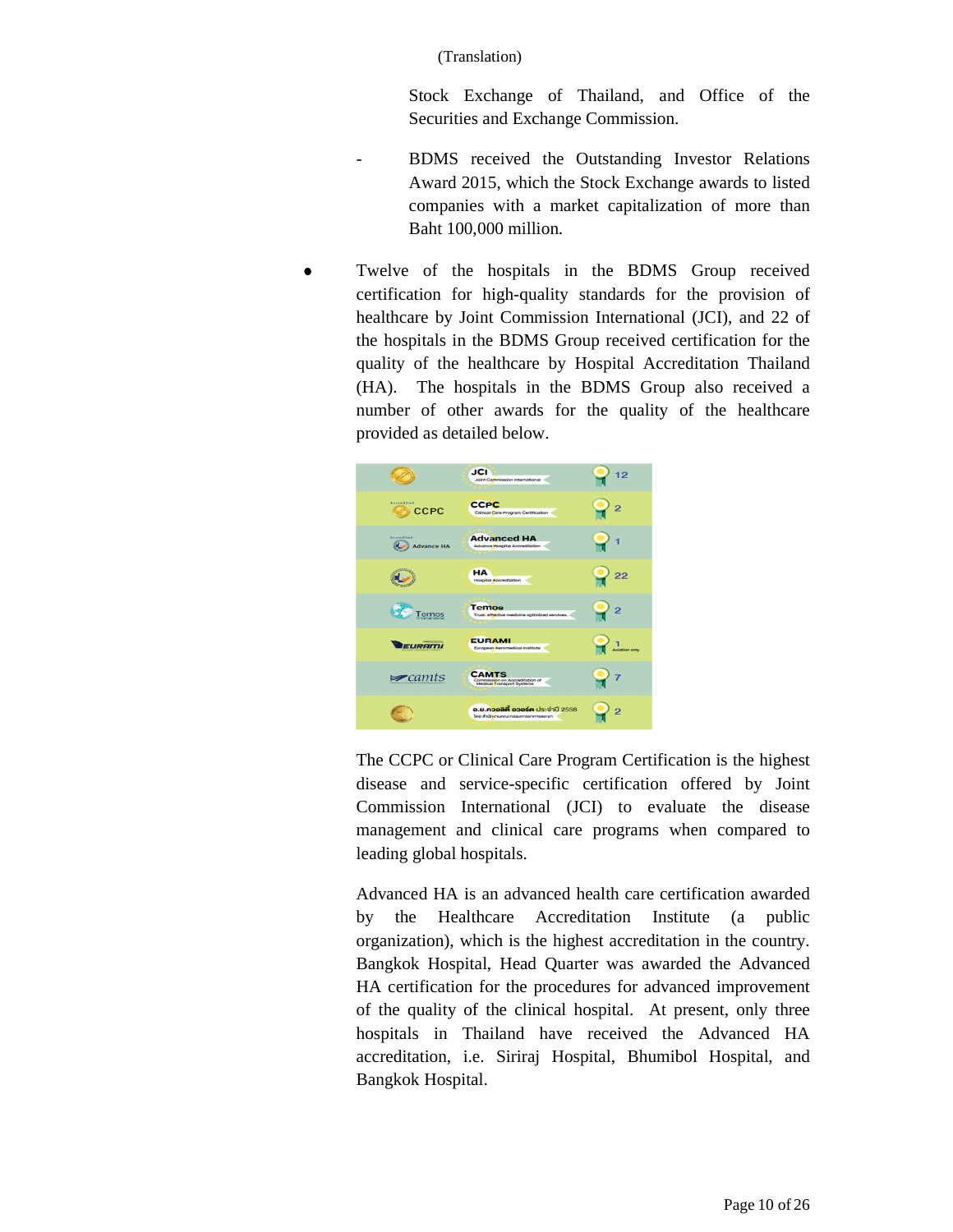• **Or. Yor. Quality Award**: A.N.B. Laboratories Co., Ltd. and Medic Pharma Co., Ltd., both subsidiaries of BDMS, were selected by the Food and Drug Administration, Ministry of Public Health, to receive the Or.Yor. Quality Award 2015, which marks the second consecutive year that the said hospitals received the award, in the project to promote ethics in the workplace of manufacturers of health products.

# **Corporate Social Responsibility**

BDMS continuously strove to engage in more corporate social responsibility initiatives, but was unfortunately unable to meet its target in providing healthcare to the extent that it had expected. Some of the corporate social responsibility initiatives focused on improving the health of physically disabled children, less-fortunate children, lessfortunate patients and the elderly in need of assistance.

- Green Health @ School is a campaign that focuses on upgrading the first aid rooms in schools in up-country provinces by converting them into "Healthy Rooms" that comply with the applicable standards, and provide medical supplies, household medication, and high-quality athletic equipment for students in need.
- Bangkok Heart Hospital delivered automatic external defibrillators (AED) to various organizations in the public and private sectors such as the Department of Consular Affairs, Department of Foreign Affairs, Bangkok Airways Lounge, and Central Plaza Udon Thani. Cardiopulmonary Resuscitation (CPR) and AED workshops were also given by the BDMS medical professional team.
- Bangkok Hospital also held a Neighborhood Club event to strengthen relationships with its neighbours in Soi Soonvijai such as by holding handicraft workshops, first aid training for accidents in the home, vaccinations, etc. in order to promote healthy living and preliminary knowledge in providing first aid.
- The Force of Healthy Bangkokians was an event which had the objective to promote healthy living for Thais and was held in Lumpini Park. More than 300 individuals participated in the event, which included measuring blood sugar and blood pressure. Other services included free healthcare classes, consultations with doctors, and a CPR workshop for giving immediate aid to those involved in accidents.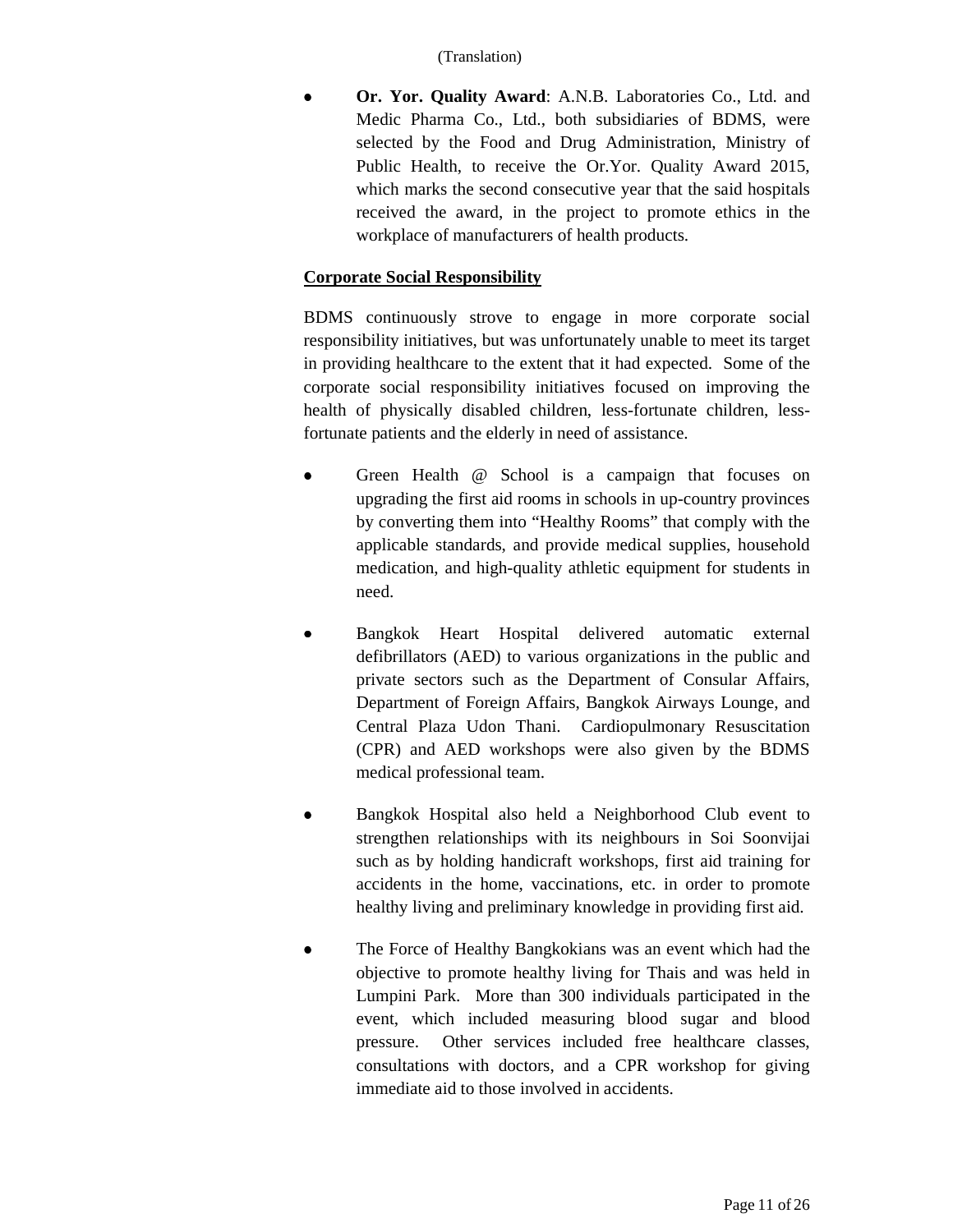- Activities of the Vejdusit Foundation Under the Patronage of Her Royal Highness Princess Galyani Vadhana Krom Luang Naradhiwas Rajanagarinda, which provided aid and care to children particularly with respect to knee prosthesis, and children located in slums, and organized a number of initiatives such as:
	- The Unlimited Dream Project, whereby a short film named "Unlimited Dream" was made in order to create awareness in society and remind people that dreams should not be limited by physical disabilities. Hospitals within the BDMS Group and the Vejdusit Foundation donated 1 Baht for each view and share of the film to raise funds to support disabled children.
	- The Green Health Care & Share campaign donated medical equipment to less-fortunate patients, particularly 20 prosthetic knees. Bangkok Hospital donated wheelchairs to the Regional Special Education Center in the South of Thailand. Moreover, emphasis was also placed on overseeing public hospitals with a shortage of medical equipment or small public hospitals, whereby Bangkok Hospital donated medical tools and wheelchairs for the disabled.
	- Project for supporting less-fortunate children suffering from patent ductus arteriosus (PDA) at Bangkok Hospital Hat Yai.
		- Mobile foundation project for providing healthcare to infants in slums, the Klong Toei community, Onnut community, Nong Khaem District, Foundation for Slum Child Care in Baan Sua Yai, Mahamek Home for Boys, Thanyaporn Home for Girls, Child Development Center of Wat Dao Duengsaram. All of the above serve as examples of BDMS' participation in giving back to society, and BDMS sees these initiatives as targets that it will continue to work towards.

The meeting facilitator gave the shareholders an opportunity to raise questions. As no shareholders raised questions, the meeting facilitator, therefore, requested the shareholders to vote.

**Resolution**: The Meeting acknowledged the operational results for

the year 2015.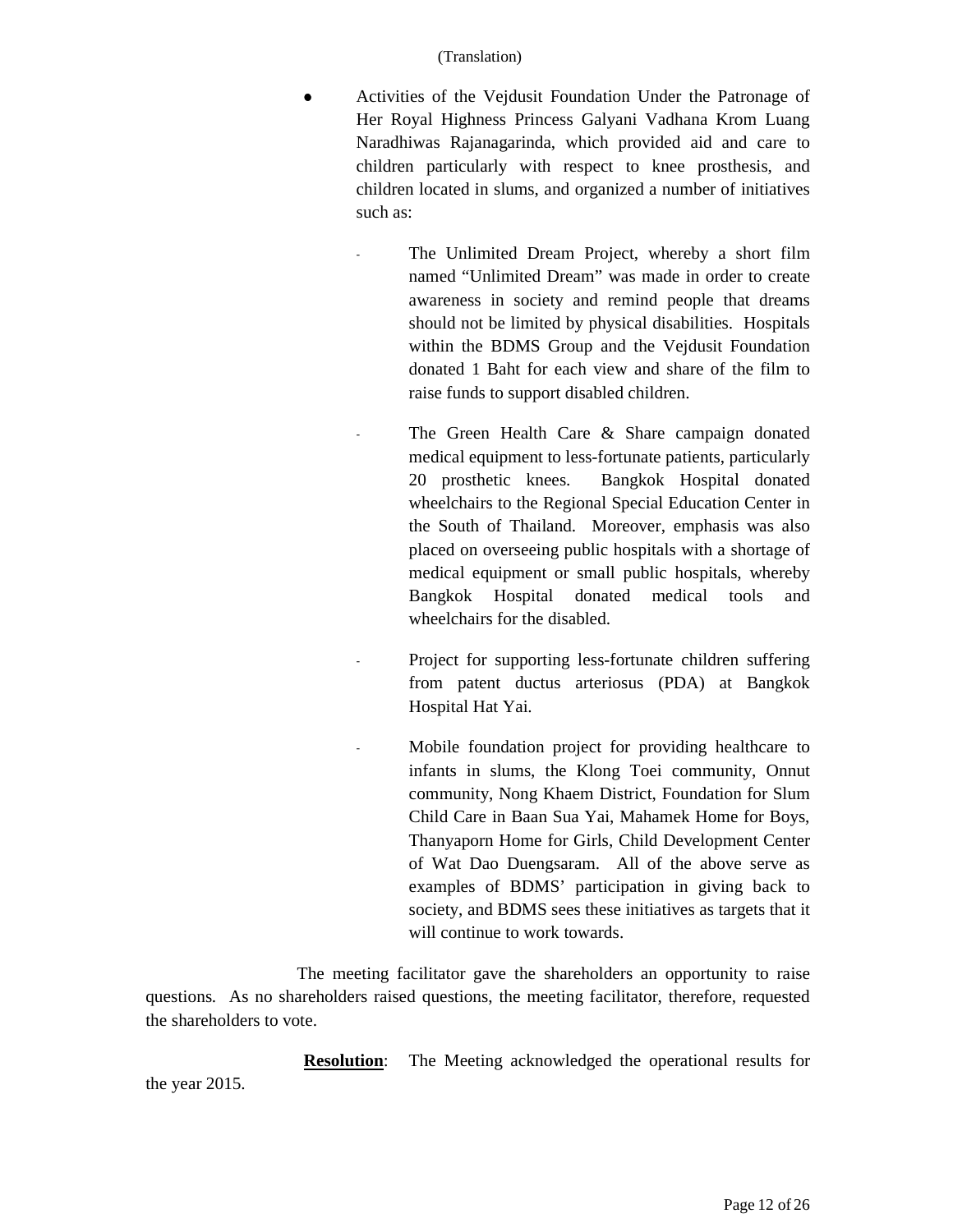# **Agenda Item 3: To approve the Company and its subsidiaries' audited consolidated financial statements for 2015**

The meeting facilitator proposed that the Meeting approve the Financial Statements for the year ending 31 December 2015 which had been audited by Mr. Wichart Lokatekrawee, Certified Public Accountant of EY Office Limited, as detailed in the 2015 Annual Report delivered to the shareholders. The meeting facilitator asked, Mr. Sripop Sarasas, Member of the Audit Committee, to clarify the information in support of the Meeting's consideration.

Mr. Sripop Sarasas, Independent Director, member of the Audit Committee, informed the Meeting that the Audit Committee had considered the details of the Financial Statements and the Auditor's Report and was of the view that the information in the Financial Statements had been prepared in accordance with the accounting standards, as well as provided correct information and disclosed sufficient material facts. The auditor also deemed that the financial statements correctly represented the Company's financial position, operational results, and cash flow in accordance with the Generally Accepted Accounting Principles, and the auditor did not express the conditional opinions on the said Financial Statements. In addition, the Meeting was given a report on the summary of the Income Statements and Statements of Financial Position of the Company and its subsidiaries for the year 2015. The details of which were as follows:

|                                              |        | <b>Financial Statements</b> |           |  |
|----------------------------------------------|--------|-----------------------------|-----------|--|
| (Unit: million Baht)                         | 2015   | 2014                        | of change |  |
| Total revenue                                | 63,929 | 56,994                      | 12        |  |
| Cost of hospital operations and sales        | 41,130 | 36,473                      | 13        |  |
| Administrative expenses                      | 12,827 | 11,268                      | 14        |  |
| Net profit excluding non-recurring<br>items  | 7,709  | 7,109                       | 8         |  |
| Net profit attributable to equity<br>holders | 7,917  | 7,394                       |           |  |

### **Summary of Consolidated Income Statements for 2015**

### **Summary of Consolidated Statements of Financial Position as at 31 December 2015**

|                             | <b>Financial Statements</b> | <b>Percentage</b> |           |
|-----------------------------|-----------------------------|-------------------|-----------|
| (Unit: million Baht)        | 2015                        | 2014              | of change |
| Cash and cash equivalent    | 5,529                       | 3,608             | 53        |
| Trade and other receivables | 6,484                       | 5,822             |           |

 $\overline{1}$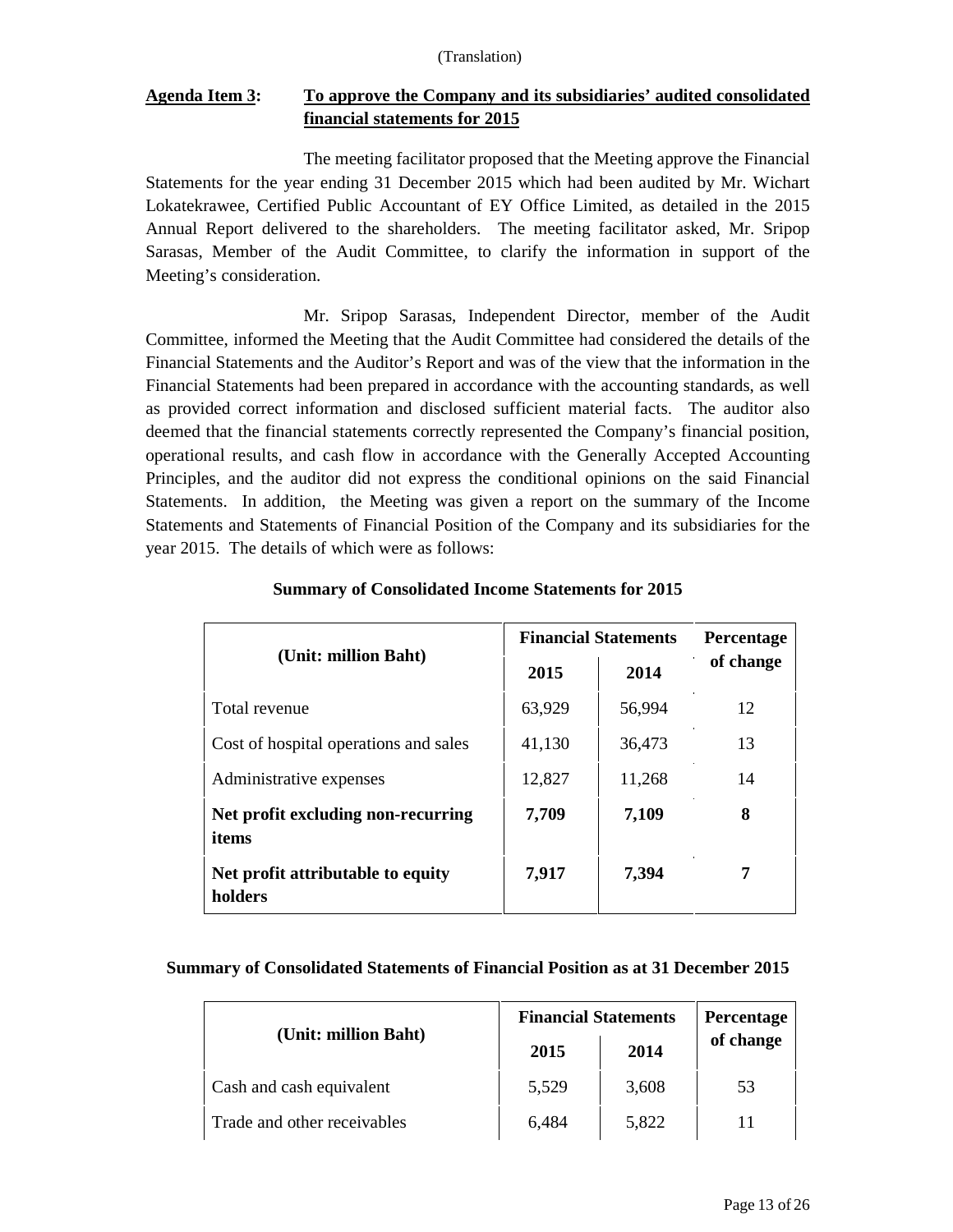|                                               | <b>Financial Statements</b> | <b>Percentage</b> |                |
|-----------------------------------------------|-----------------------------|-------------------|----------------|
| (Unit: million Baht)                          | 2015                        | 2014              | of change      |
| Land, building, and equipment                 | 52,950                      | 46,935            | 13             |
| <b>Total assets</b>                           | 102,335                     | 93,370            | 10             |
| <b>Total liabilities</b>                      | 46,160                      | 44,372            | $\overline{4}$ |
| Total shareholders' equity                    | 56,175                      | 48,998            | 15             |
| Total liabilities and shareholders'<br>equity | 102,335                     | 93,370            | 10             |

Summary of Management Discussion and Analysis: the factors that promoted the growth of BDMS are:

- Increase in number of inpatients and outpatients from the extensive network of hospitals and expansion of the hospital business;
- Increase in the transfer of patients from within and outside of the BDMS network hospitals;
- Preparedness of the medical specialists and personnel; and
- Increase in service charge for healthcare depending on the difficulty level associated with the illness and complexity of the treatment required.

As a result of these factors, the revenue from Thai patients increased by 9 percent and revenue from foreign patients increased by 14 percent when compared with the revenue from the respective groups in 2014. The ratio of revenue from Thai patients to revenue from foreign patients was 71 percent to 29 percent in 2015.

The meeting facilitator gave the Meeting an opportunity to raise questions. As no shareholders raised any questions, the meeting facilitator, therefore, requested the Meeting to vote.

**Resolution:** After due consideration, the Meeting resolved to approve the Financial Statements and Income Statements for the year ending 31 December 2015, in accordance with the following votes: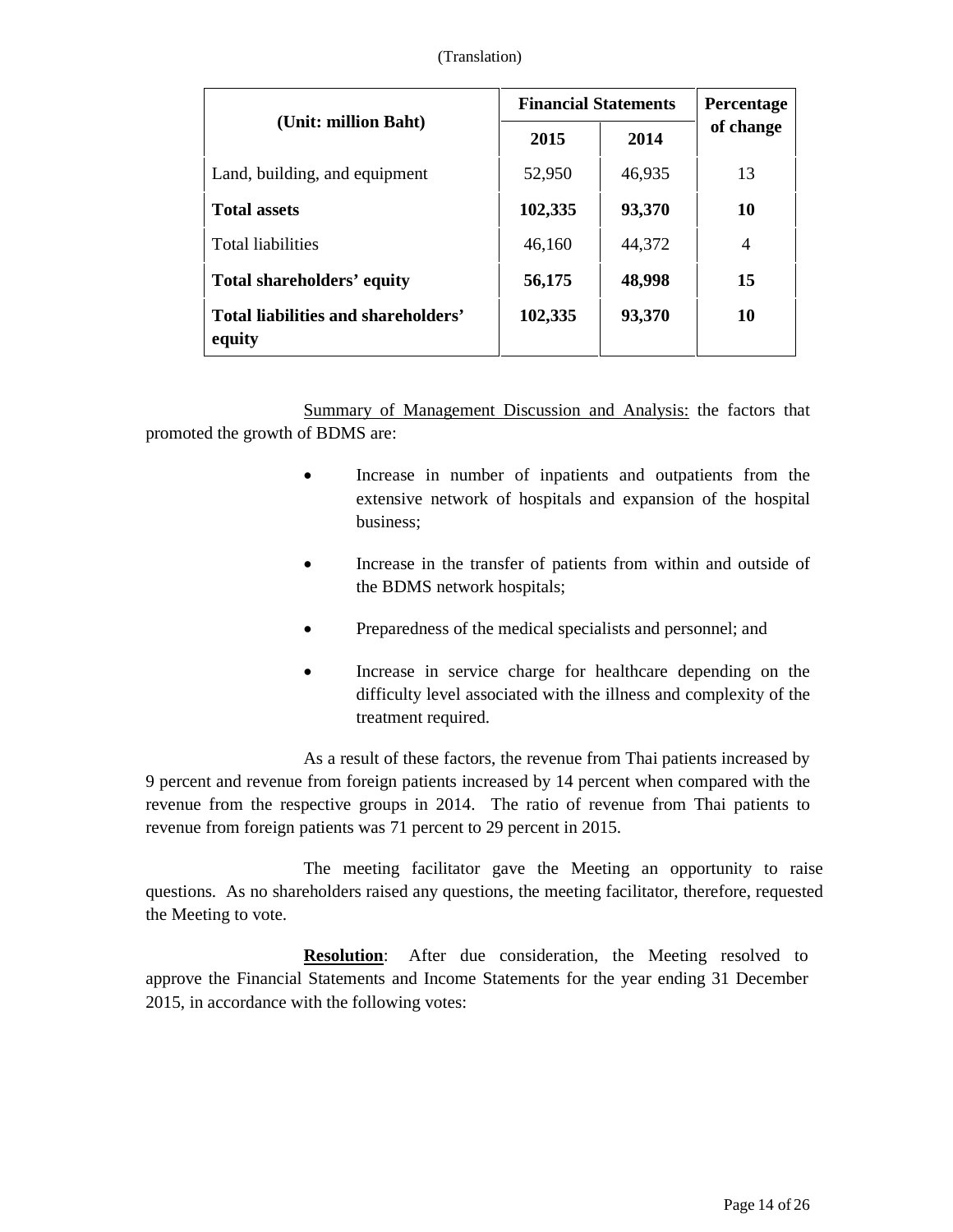|             | No. of votes   |       | Percentage* |
|-------------|----------------|-------|-------------|
| Approved    | 11,079,458,283 | votes | 100         |
| Disapproved | $\theta$       | votes | 0           |
| Abstained   | 5,407,550      | votes | -           |
| Total       | 11,084,865,833 | votes | -           |

**Remark:** \* The percentage is calculated based on the total number of votes cast by the shareholders attending the meeting and casting their votes.

#### **Agenda Item 4: To approve the allocation of profit and dividend payment of 2015**

The meeting facilitator proposed that the Meeting approve the allocation of profit for the year 2015 and assigned Mrs. Narumol Noi-am, Chief Financial Officer, to present the details of this matter to the Meeting.

Mrs. Narumol Noi-am, Chief Financial Officer, proposed that the Meeting approve the dividend payment for the year 2015. The details were as follows:

- 1) The Company will pay the dividend derived from the 2015 net profit at the rate of Baht 0.26 per share for 15,490,956,540 ordinary shares. In this regard, the dividend was distributed from the profit under BOI at the rate of Baht 0.01 per share and the Non-BOI profit at the rate of Baht 0.25 per share, amounting to Baht 4,027,648,700.40. The rate of Baht 0.26 per share consisted of:
	- Dividend from the profit under BOI Baht 0.01 per share;
	- Dividend from profits taxed at 30% Baht 0.03 per share;
	- Dividend from profits taxed at 20% Baht 0.22 per share.
- 2) The rate of the dividend payment represented approximately 90 percent of the net profit of the separate financial statements which is in compliance with the dividend payment policy, under which the Company must pay the dividend of not less than 50 percent of the net profit of the Company financial statements.
- 3) 4 May 2016 was scheduled as the date to pay the dividend.
- 4) As the Company's legal reserve reached the amount specified by the Company's Articles of Association, it was, therefore, not necessary for the Company to allocate the profit as a legal reserve.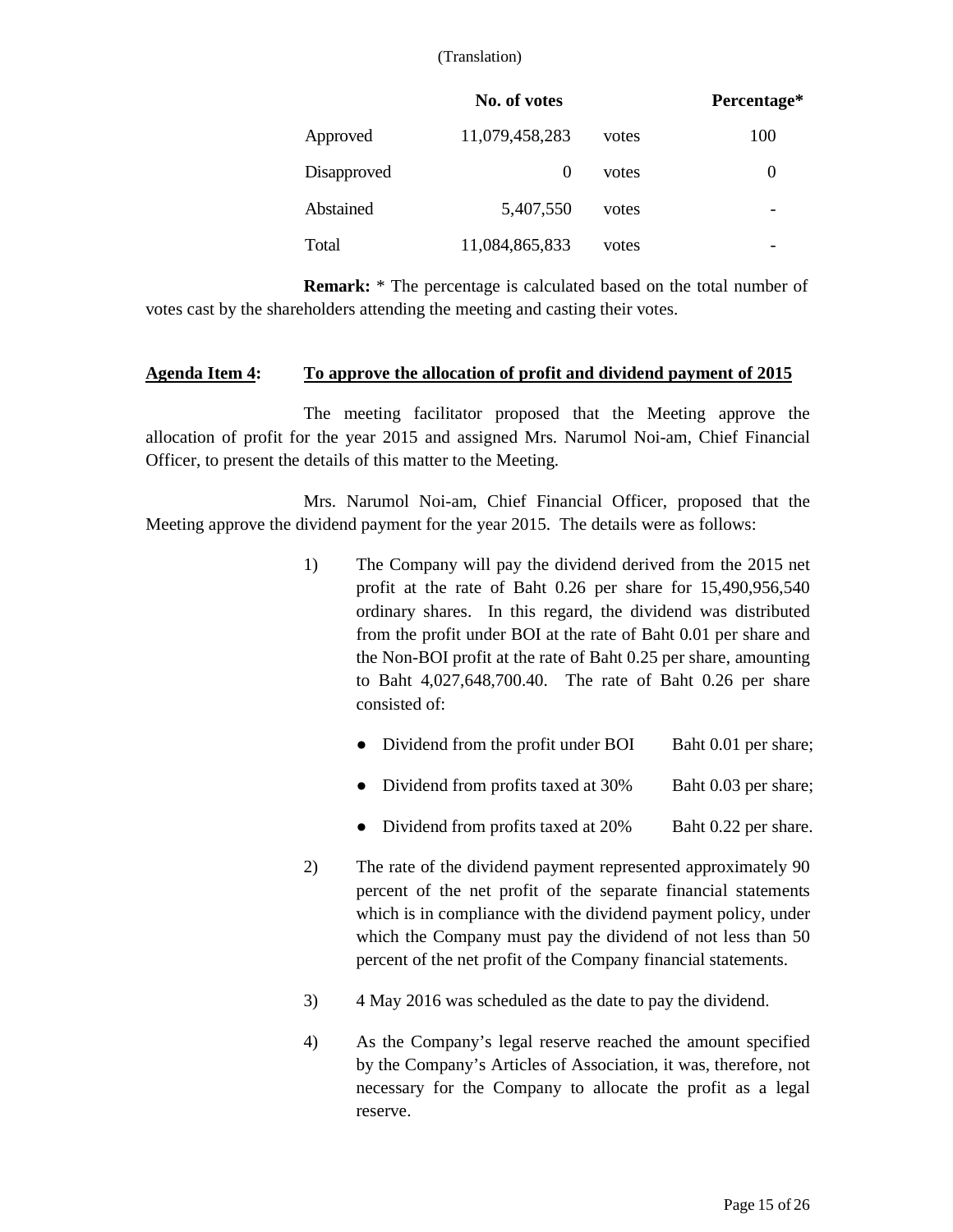The meeting facilitator gave the Meeting an opportunity to raise questions. As no shareholders raised any questions, the meeting facilitator, therefore, requested the Meeting to vote.

**Resolution:** After due consideration, the Meeting resolved to approve the allocation of profit for the year 2015 and the dividend payment at the rate of Baht 0.26 per share (at the par value of Baht 0.10 per ordinary share) amounting to Baht 4,027,648,700.40 which will be paid on 4 May 2016, and no additional allocation of profit as a legal reserve as proposed, in accordance with the following votes:

|             | No. of votes   |       | Percentage* |
|-------------|----------------|-------|-------------|
| Approved    | 11,334,139,436 | votes | 100         |
| Disapproved | $\theta$       | votes | $\theta$    |
| Abstained   | 5,404,924      | votes |             |
| Total       | 11,339,544,360 | votes | -           |

**Remark:** \* The percentage is calculated based on the total number of votes cast by the shareholders attending the meeting and casting their votes.

# **Agenda Item 5: To consider and approve the appointment directors who are retired**

The meeting facilitator asked Mr. Sripop Sarasas, Independent Director and Member of the Nomination and Remuneration Committee, to clarify the details of the directors who were due to retire by rotation.

Mr. Sripop Sarasas informed the Meeting that the Company's Articles of Association provides that the one-third of the members of the Board of Directors shall retire from office by rotation. Presently, the Board of Directors comprises 15 directors, therefore, there were five directors due to retire by rotation, namely:

- 1. Professor Emeritus Santasiri Sornmani, M.D. Independent Director;
- 2. Mr. Chavalit Sethameteekul Independent Director; 3. Mr. Sombut Uthaisang Independent Director; 4. Mr. Wichai Thongtang Director; 5. Mrs. Phornsiri Manoharn Independent Director.

In this regard, Mr. Wichai Thongtang and Mrs. Phornsiri Manoharn did not wish to continue holding their directorship positions. Therefore, after due consideration, the Nomination and Remuneration Committee, excluding the interested directors, had taken into account several reasons and appropriateness, as well as the variety of the educational background and working experience of the Board of Directors, as well as the candidates' past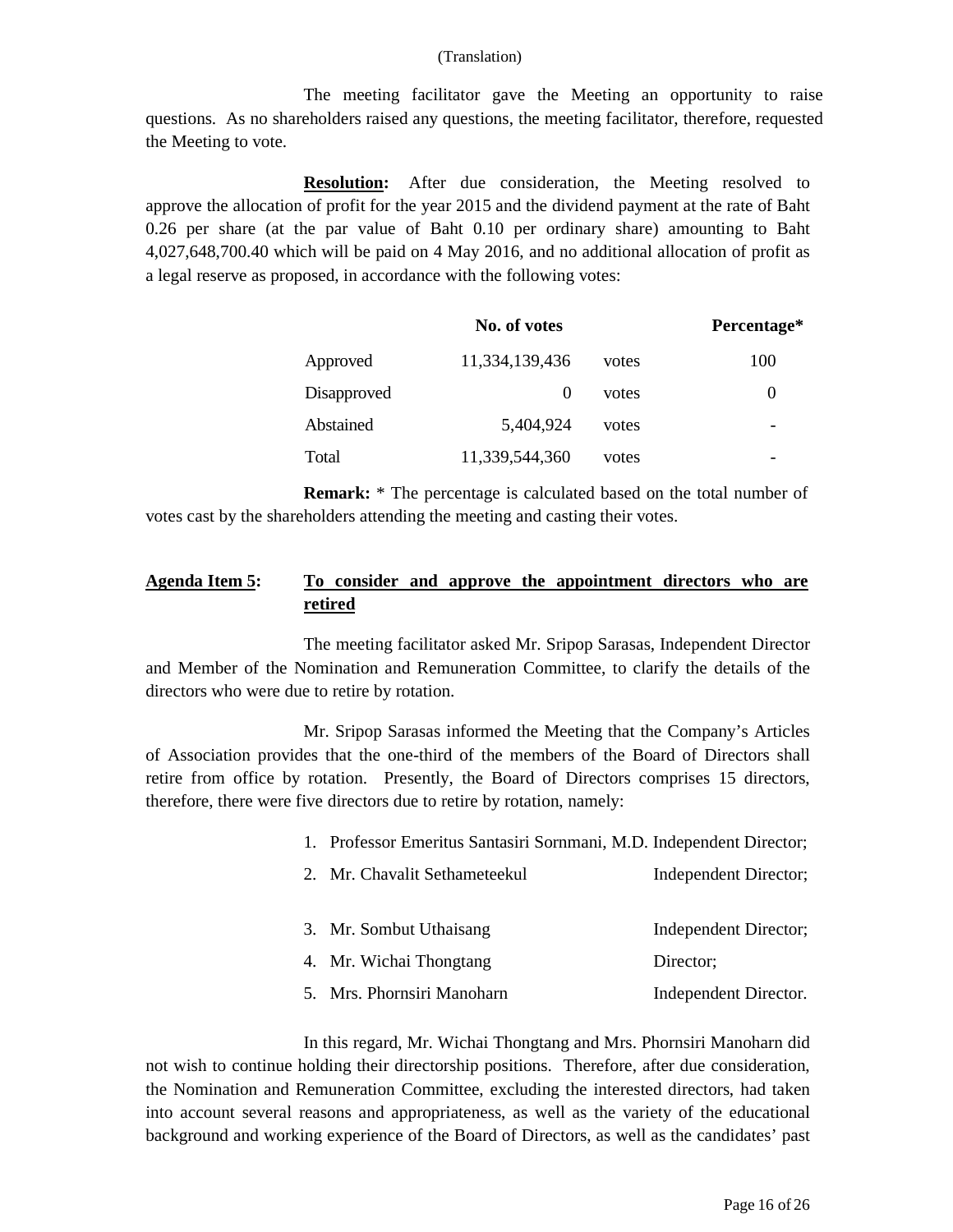performance as directors and members of the subcommittees. It was thus deemed appropriate to propose that the Board of Directors approve and propose to the shareholders' meeting for its approval as follows:

> 1) The reappointment of the three independent directors who were due to retire by rotation, namely, (1) Professor Emeritus Santasiri Sornmani, M.D.; (2) Mr. Chavalit Sethameteekul; and (3) Mr. Sombut Uthaisang to act as the Company's independent directors for another term.

> > In this regard, the directors, nominated to be independent directors possessed the qualifications of the independent directors as defined by the Company and as prescribed by the Office of the Securities and Exchange Commission. Furthermore, those nominated directors had never been executives, persons providing professional services, or had a significant business relationship with the Company or its subsidiaries.

2) The appointment of Mr. Att Thongtang, presently the Chief Executive Officer of Hospital Group 5 (Phyathai Hospitals group and Paolo Hospitals group) as a director in replacement of Mr. Wichai Thongtang, who was due to retire by rotation. Mr. Att Thongtang possesses knowledge, appropriate competence both in terms of his educational background and professional working experience, as well as directors' qualifications in accordance with the Articles of Association of the Company. In this regard, the Company will not nominate any person to act as a director in replacement of Mrs. Phornsiri Manoharn, who was due to retire by rotation. Thus, there were 14 directors remaining in the Board of Directors.

### **Names of the four nominated directors**

- 5.1. Professor Emeritus Santasiri Sornmani, M.D. Independent Director;
- 5.2. Mr. Chavalit Sethameteekul Independent Director; 5.3. Mr. Sombut Uthaisang Independent Director;
- 5.4. Mr. Att Thongtang Director (newly-nominated);

Furthermore, the Company gave the shareholders an opportunity to nominate a person possessing the appropriate qualifications and not possessing any prohibited characteristics for a directorship position in accordance with the criteria posted on the Company's website. No shareholders nominated any person.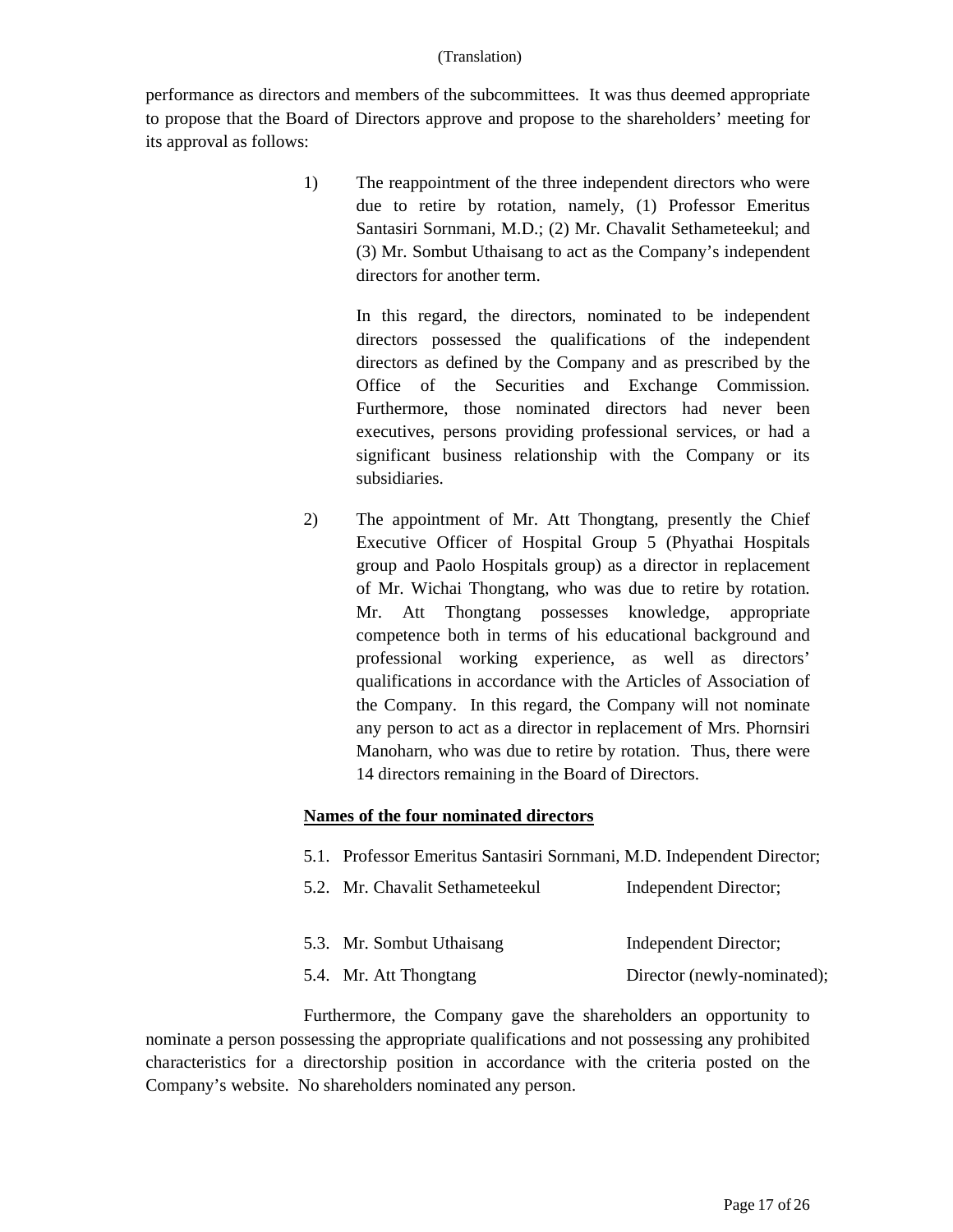The profile, experience, term, and the Board of Directors' meeting attendance of the three nominated directors and the profile of a newly-nominated director set out in Enclosure 2; the Criteria and Guidelines on the nomination of directors are set out in Enclosure 4; and the definition of Company independent director is set out in Enclosure 5; all of the above was delivered to all shareholders together with the Notice of the Meeting.

questions.

The meeting facilitator gave the shareholders an opportunity to raise

The minority shareholder asked Mr. Att Thongtang to share his vision.

Mr. Att Thongtang expressed his appreciation and said that it was an honor to have been nominated by the Board of Directors. He mentioned his work profile and experience gained from working with the network hospitals, particularly that he had been a part of Paolo Hospital and Phyathai Hospital for approximately ten years and had created a centralized system for synchronizing the operations of the network hospitals under the BDMS Group, resulting in the provision of more comprehensive services. He also shared his vision that working as a network was very important, as this will enable the Company to earn higher profits. With his competence and working experience, he would strengthen the organization in order to create returns to the shareholders in the future.

As no shareholders raised further questions, the Secretary, therefore, informed the Meeting that the resolution shall be passed by a majority vote of the shareholders attending the Meeting and casting their votes. With respect to the voting in this agenda item, all ballot cards shall be collected. The ballots of the shareholders or proxies who voted against or abstained from voting shall be collected first. In the interest of convenience and expediency of ballot card collection, a shareholder who voted in favor of each director should keep his/her ballot and return it to the Company's staff after the appointment of all directors.

**Resolution:** After due consideration, the Meeting resolved to approve the appointment of the four directors to act as the Company's directors as proposed, in accordance with the following votes on an individual basis:

# **5.1. Professor Emeritus Santasiri Sornmani, M.D., Director and Independent Director**

|             | No. of votes   |       | Percentage* |
|-------------|----------------|-------|-------------|
| Approved    | 11,339,117,022 | votes | 97.3199     |
| Disapproved | 312,269,235    | votes | 2.6801      |
| Abstained   | 6,505,460      | votes |             |
| Total       | 11,657,891,717 | votes |             |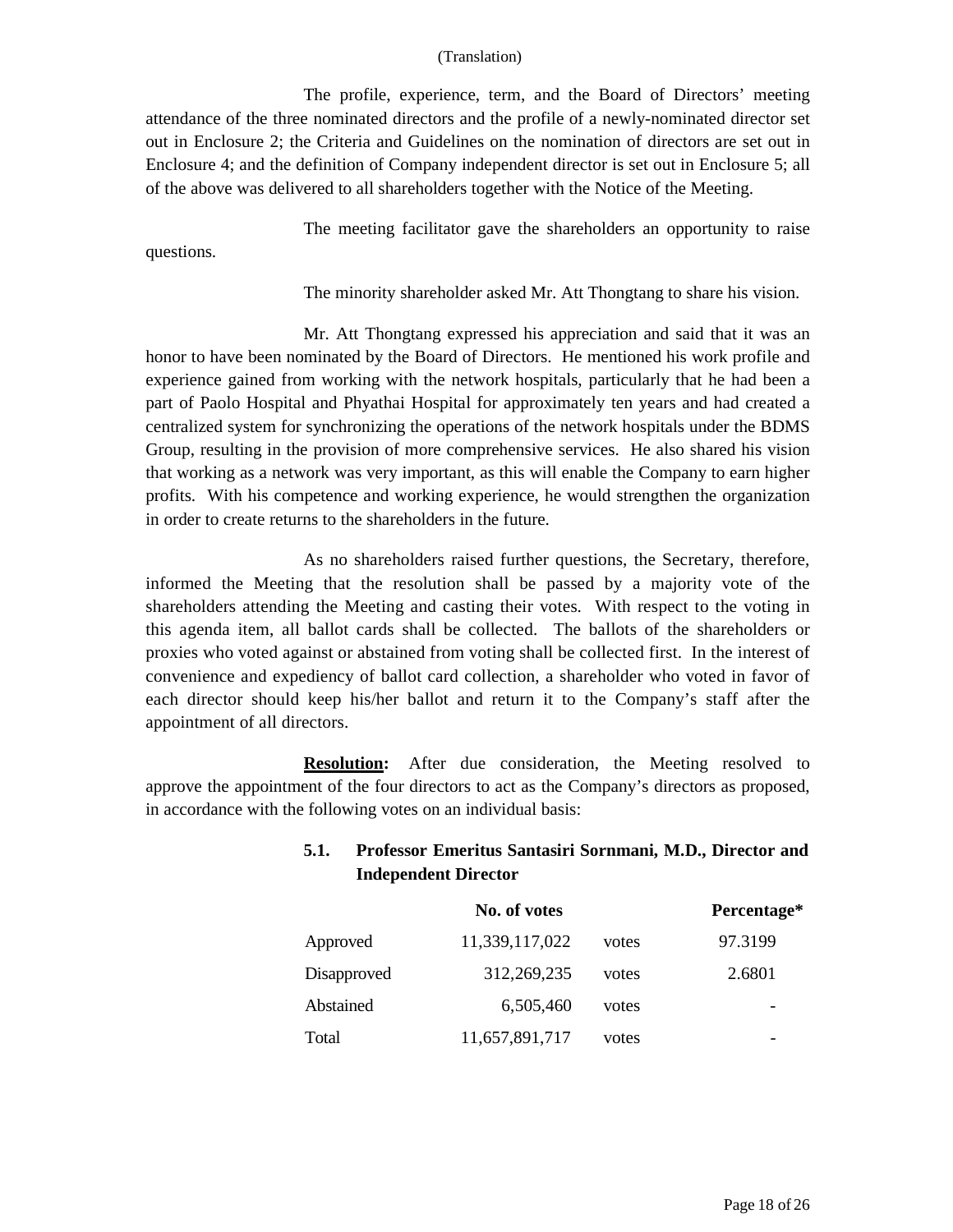# **5. 2. Mr. Chavalit Sethameteekul, Director and Independent Director**

|             | No. of votes   |       | Percentage* |
|-------------|----------------|-------|-------------|
| Approved    | 11,651,455,717 | votes | 99.9997     |
| Disapproved | 29,800         | votes | 0.0003      |
| Abstained   | 6,406,200      | votes |             |
| Total       | 11,657,891,717 | votes |             |

#### **5.3 Mr. Sombut Uthaisang, Director and Independent Director**

|             | No. of votes   |       | Percentage* |
|-------------|----------------|-------|-------------|
| Approved    | 11,650,948,357 | votes | 99.9962     |
| Disapproved | 438,900        | votes | 0.0038      |
| Abstained   | 6,504,460      | votes |             |
| Total       | 11,657,891,717 | votes |             |

### **5.4 Mr. Att Thongtang, Director**

|             | No. of votes   |       | Percentage* |
|-------------|----------------|-------|-------------|
| Approved    | 11,511,882,058 | votes | 98.8401     |
| Disapproved | 135,096,335    | votes | 1.1599      |
| Abstained   | 10,913,324     | votes |             |
| Total       | 11,657,891,717 | votes |             |

**Remark:** \* The percentage is calculated based on the total number of votes cast by the shareholders attending the meeting and casting their votes.

### **Agenda Item 6: To affix the directors' remuneration**

The meeting facilitator asked Mr. Sripop Sarasas, the Member of the Nomination and Remuneration Committee, to clarify the details of this matter in support of the Meeting's consideration.

Mr. Sripop Sarasas, Member of the Nomination and Remuneration Committee, clarified that the Nomination and Remuneration Committee has thoroughly considered and reviewed the directors' remuneration by taking into account the increased accountability and responsibility, the revenue and profit growth of the Company, as well as the current number of directors, in comparison with the directors' remuneration of the businesses generating the same level of profit. The details of which were as follows: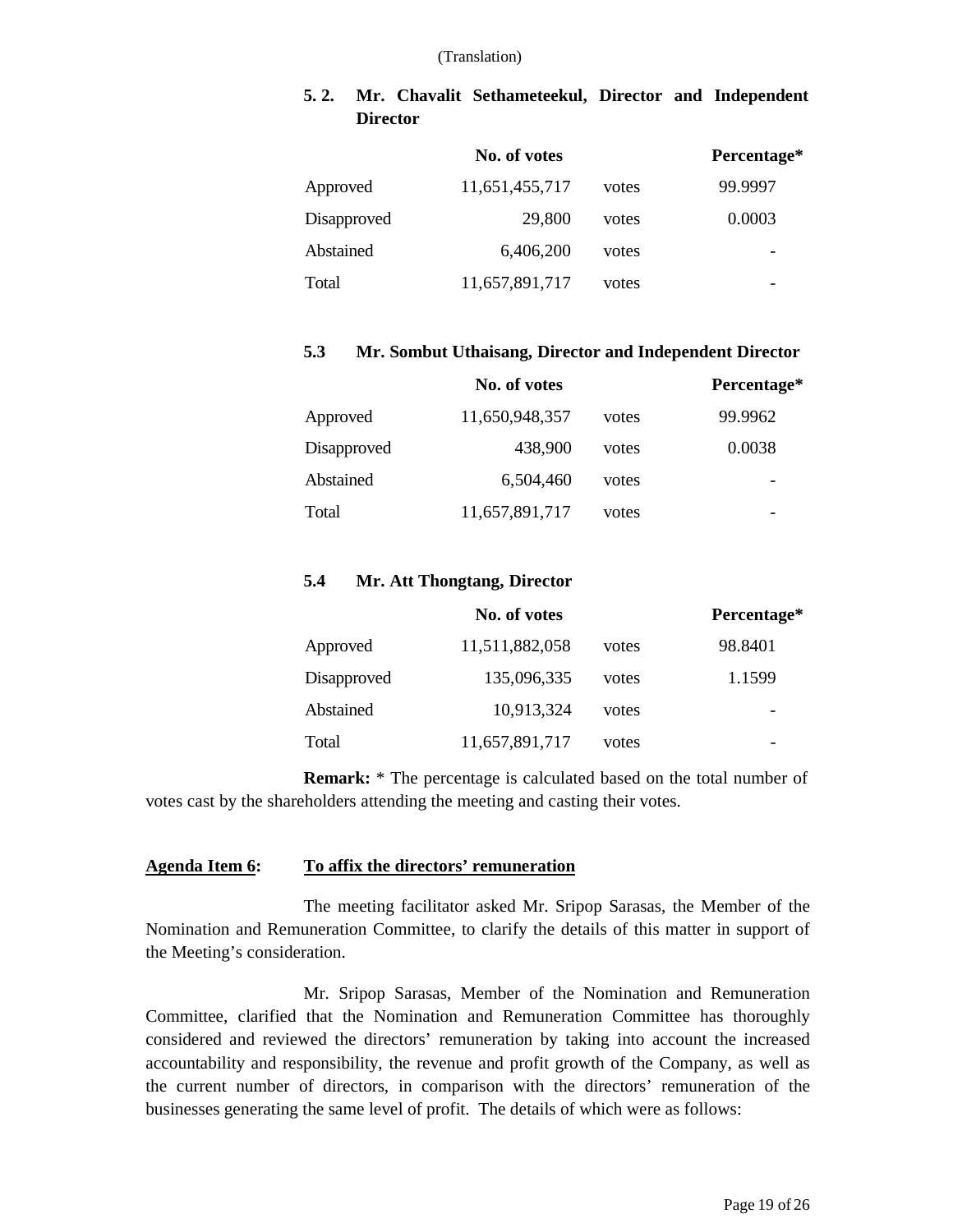(Unit: Baht million)

|                                                                                   | 2015    | 2014    | 2013    |
|-----------------------------------------------------------------------------------|---------|---------|---------|
| The Company's growth according to the<br><b>Consolidated Financial Statements</b> |         |         |         |
| Revenue from hospital operations                                                  | 60,262  | 54,341  | 49,170  |
| Growth rate                                                                       | 10.9%   | 10.5%   | 11.0%   |
| Total revenue                                                                     | 63,929  | 56,994  | 51,407  |
| Growth rate                                                                       | 12.2%   | 10.9%   | 7.4%    |
| Net profits                                                                       | 7,917   | 7,394   | 6,261   |
| Net profit Margin                                                                 | 12.4%   | 13.0%   | 12.2%   |
| <b>Shareholders' interest</b>                                                     |         |         |         |
| Dividends from the annual operational results<br>(Baht/share)                     | $0.26*$ | 0.23    | 2.00    |
| Par value (Baht)                                                                  | 0.10    | 0.10    | 1.00    |
| Market Capitalization at the end of the year                                      | 345,448 | 266,444 | 182,019 |
| Growth rate                                                                       | 30%     | 46%     | 4%      |
| Number of members of the Board of Directors<br>(persons)                          | 15      | 15      | 15      |

*Remark: \* The figure was proposed for approval for the dividend payment at the 2016 Annual General Meeting of Shareholders.* 

In this regard, the Board of Directors, upon the proposal of the Nomination and Remuneration Committee, deemed it appropriate to propose to the shareholders' meeting for its consideration and determination, the directors' remuneration at the following rate:

| 1. | The Board of Directors' Remuneration |  |
|----|--------------------------------------|--|
|----|--------------------------------------|--|

(Unit: Baht)

|                                        | <b>Proposed for approval</b><br>at 2016 AGM | 2015 AGM             | <b>2014 AGM</b>    |
|----------------------------------------|---------------------------------------------|----------------------|--------------------|
| 1.1 Meeting allowance                  |                                             |                      |                    |
| - Chairman                             | 75,000 per meeting                          | $60,000$ per meeting | 60,000 per meeting |
| - Director (per person)                | 50,000 per meeting                          | $40,000$ per meeting | 40,000 per meeting |
| 1.2 Directors' remuneration<br>(Total) | $63.9$ million*                             | 56 million           | 51 million         |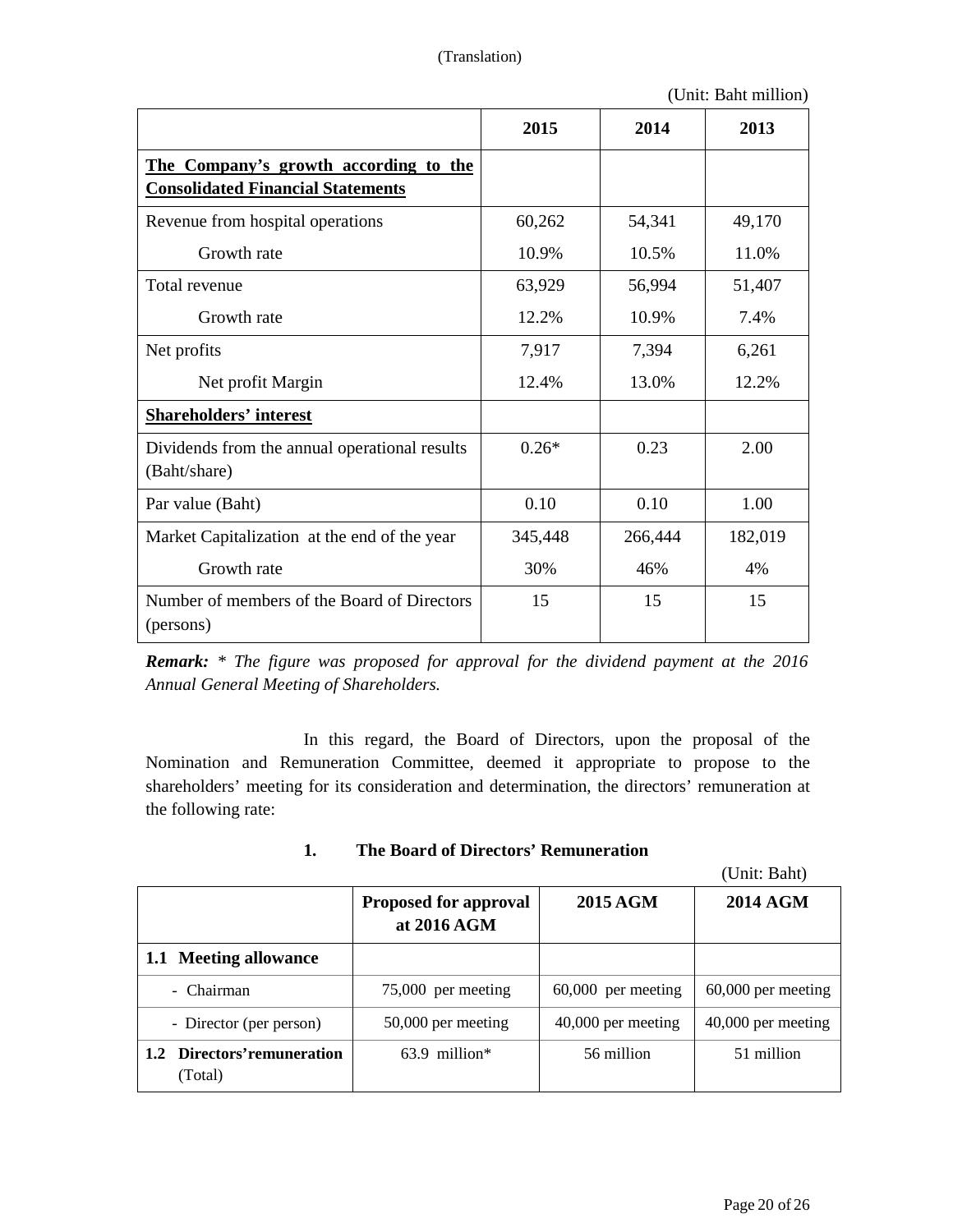In this regard, the Board of Directors shall be authorized to allocate the directors' bonus, which shall be calculated based on the rate of 0.1 percent of the total revenue according to the latest Consolidated Financial Statements of the Company and its subsidiaries.

**2. Subcommittees' remuneration:** the Audit Committee, the Nomination and Remuneration Committee, and the Executives shall receive remuneration in the form of meeting allowances as follows:

| (Unit: Baht) |  |
|--------------|--|
|--------------|--|

| <b>Subcommittee</b>                                                | <b>Proposed for approval</b><br>at 2016 AGM | 2015 AGM             | <b>2014 AGM</b>      |
|--------------------------------------------------------------------|---------------------------------------------|----------------------|----------------------|
| 2.1 Meeting allowance of the Audit Committee                       |                                             |                      |                      |
| Chairman                                                           | $105,000$ per meeting                       | 75,000 per meeting   | 75,000 per meeting   |
| Member of the<br>committee (per person)                            | 70,000 per meeting                          | 50,000 per meeting   | 50,000 per meeting   |
| 2.2 Meeting allowance of the Executive Committee                   |                                             |                      |                      |
| Chairman                                                           | 90,000 per meeting                          | 75,000 per meeting   | 75,000 per meeting   |
| Member of the<br>committee (per person)                            | $60,000$ per meeting                        | $50,000$ per meeting | 50,000 per meeting   |
| 2.3 Meeting allowance of the Nomination and Remuneration Committee |                                             |                      |                      |
| Chairman                                                           | 75,000 per meeting                          | $60,000$ per meeting | $60,000$ per meeting |
| Member of the<br>committee (per person)                            | 50,000 per meeting                          | $40,000$ per meeting | 40,000 per meeting   |

The meeting facilitator gave the shareholders an opportunity to raise questions. As no shareholders raised any questions, the meeting facilitator, therefore, requested the Meeting to vote.

The Secretary informed the Meeting that the resolution shall be passed by a vote of not less than two-thirds of the total votes cast by the shareholders attending the Meeting.

**Resolution:** After due consideration, the Meeting resolved to approve the determination of the directors' remuneration for the year 2016, of which the rate was the same as the remuneration in 2015 as proposed, in accordance with the following votes:

|             | No. of votes   |       | Percentage* |
|-------------|----------------|-------|-------------|
| Approved    | 11,656,262,142 | votes | 96.6850     |
| Disapproved | 149,924,456    | votes | 1.2693      |
| Abstained   | 5,403,200      | votes | 0.0457      |
| Total       | 11,811,589,798 | votes | 100.0000    |

**Remark:** \* The percentage is calculated based on the total number of votes cast by the shareholders attending the meeting.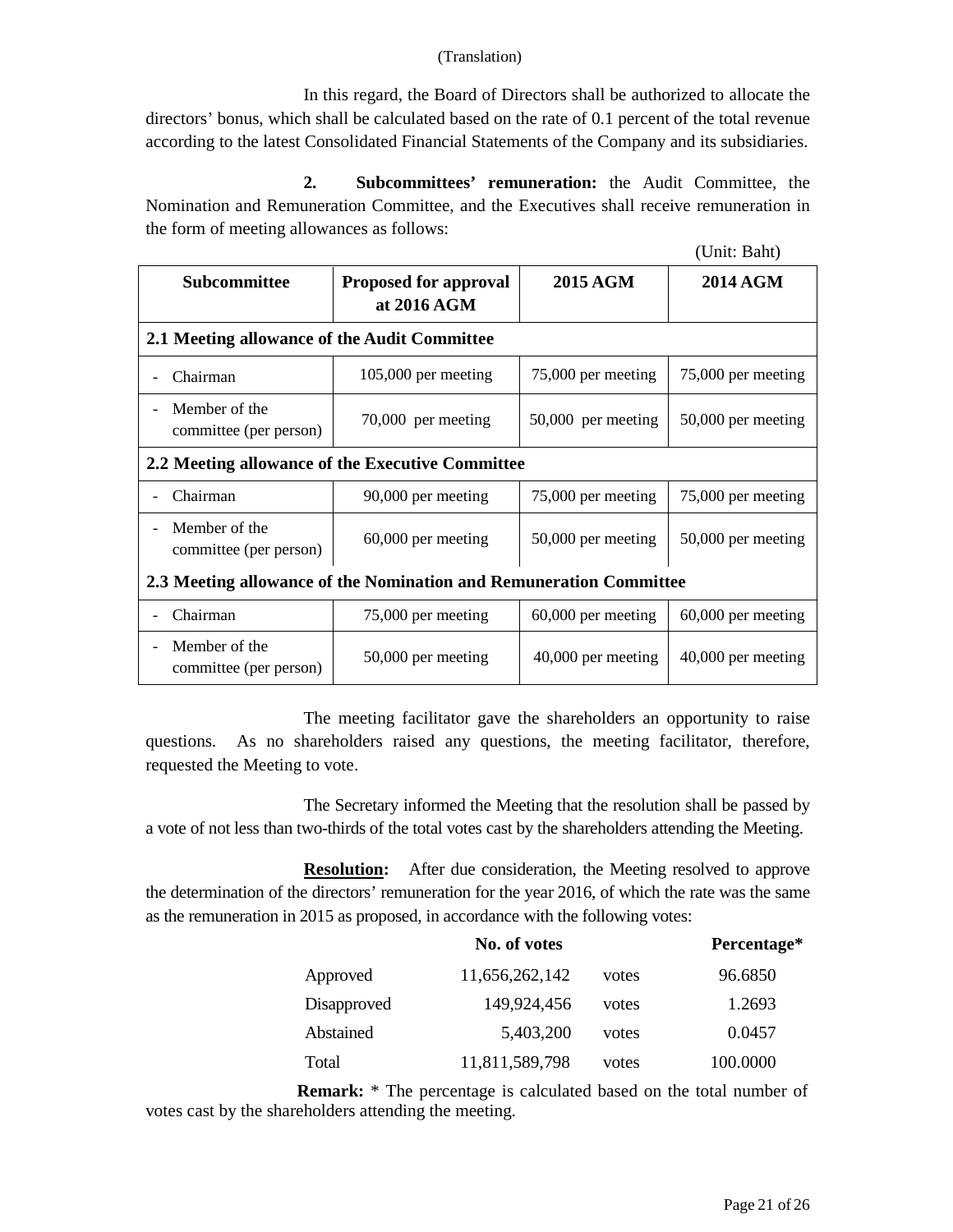## **Agenda Item 7: To appoint the auditor for 2016 and affix audit remuneration**

The meeting facilitator proposed that the Meeting appoint auditors for the year 2016 and determine the auditors' fee, and asked Professor Emeritus Santasiri Sornmani, M.D., Chairman of the Audit Committee, to inform the Meeting of the details of the auditors for its consideration.

Professor Emeritus Santasiri Sornmani, M.D., Chairman of the Audit Committee, informed the Meeting that the Audit Committee had selected the auditors under the following criteria:

- 1. Knowledge, capability, and experience of the auditor;
- 2. Number of personnel and the experience of the team;
- 3. Reasonableness of the service fee compared to the market price;
- 4. Independency of the auditors and his/her office, as not having a relationship with and/or interests in the Company, its subsidiaries, the executives, major shareholders, or related persons of the aforementioned parties.

Therefore, it is deemed appropriate to propose that the Meeting approve the appointment of the auditors from EY Office Limited as the Company's auditors for the year 2016, namely,

| List of directors proposed for<br>appointment in this Meeting | <b>Certified Public</b><br><b>Accountant No.</b> | <b>Years of service</b> |
|---------------------------------------------------------------|--------------------------------------------------|-------------------------|
| 1. Miss Kamontip Lertwitworatep and/or                        | No. 4377                                         |                         |
| 2. Miss Siriwan Suratepin and/or                              | No. 4604                                         |                         |
| 3. Miss Sarinda Hirunprasurtwutti                             | No. 4799                                         |                         |

In 2016, the Company nominated Miss Sarinda Hirunprasurtwutti to be an auditor in replacement of Mr. Wichart Lokatekrawee, a former auditor, who had reached his five-year term as the Company's auditor.

Furthermore, the audit fee was determined in an amount of Baht 2.09 million, which increased by 10 percent from the previous year, whereby the audit fee had been fixed at the same rate since 2010 but the scope of the auditor' work had been increased due to the adjustment of the accounting standards which will be effective starting from the issuance of the 2016 Financial Statements. The details of the audit fee were as follows: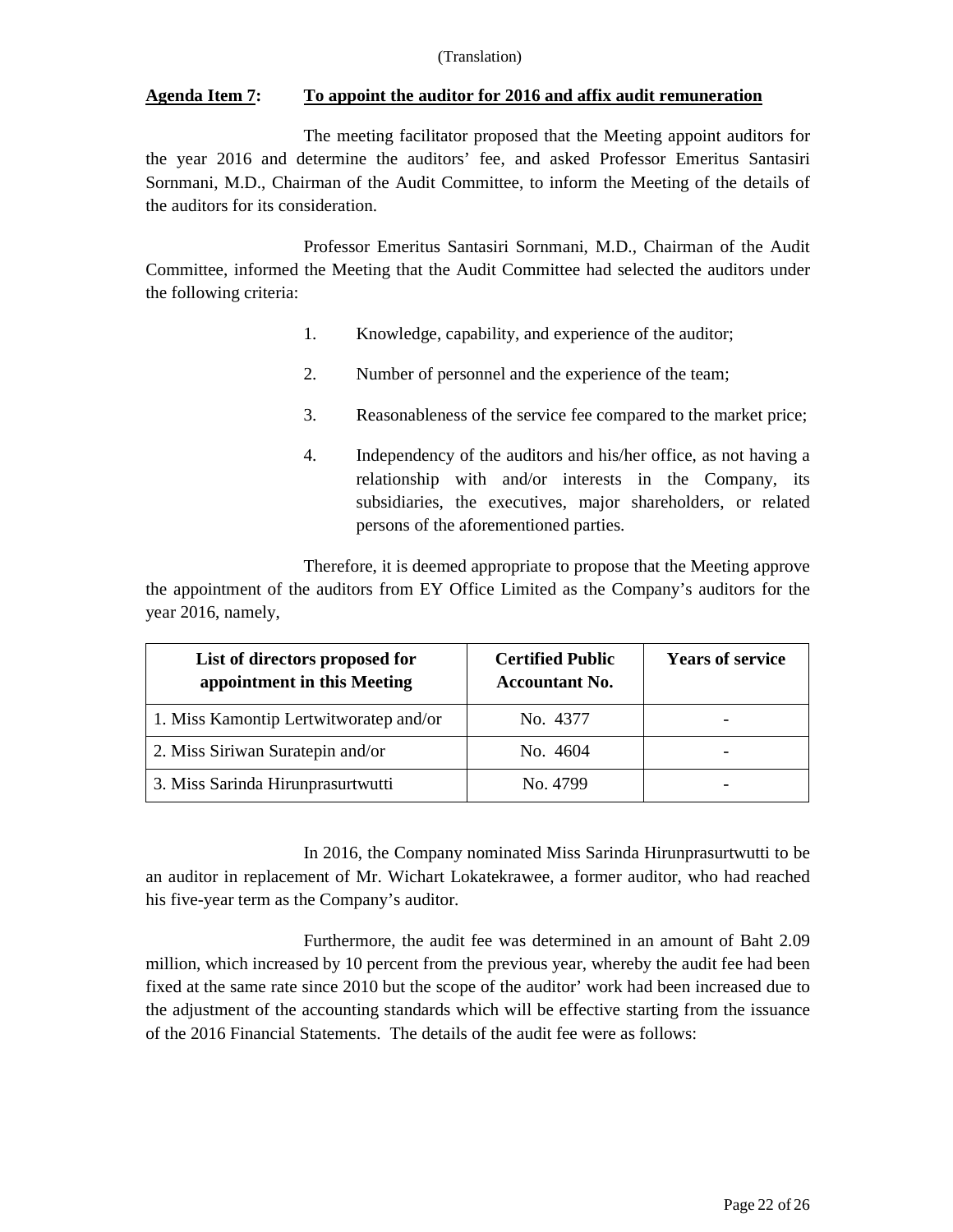| (Unit: Baht) |  |
|--------------|--|
|--------------|--|

|                           |           | $\cup$ Int. Dant |
|---------------------------|-----------|------------------|
| <b>Audit Fee</b>          | 2016      | 2010-2015        |
| Review fee for 3 quarters | 957,000   | 870,000          |
| Yearly audit fee          | 1,133,000 | 1,030,000        |
| <b>Total fee</b>          | 2,090,000 | 1,900,000        |

In this regard, the nominated auditors of the Company and its subsidiaries and EY Office Limited, the auditors' firm, had no relationship with and/or interests in the Company/its subsidiaries/executives/major shareholders, or related persons of the aforementioned parties. Furthermore, they showed independency in auditing and providing their professional opinions on the financial statements of the Company and its subsidiaries.

The meeting facilitator gave the shareholders an opportunity to raise questions. As no shareholders raised any questions, the meeting facilitator, therefore, requested the Meeting to vote.

The Secretary informed the Meeting that the resolution of this agenda item shall be passed by a majority vote of the shareholders attending the Meeting and casting their votes.

**Resolution:** After due consideration, the Meeting resolved to appoint Miss Kamontip Lertwitworatep, Certified Public Accountant No. 4377; and/or Miss Siriwan Suratepin, Certified Public Accountant No. 4604; and/or Miss Sarinda Hirunprasurtwutti, Certified Public Accountant No. 4799 of EY Office Limited, as auditors of the Company for the year 2016, and to approve the determination of the audit fee in the amount of Baht 2.09 million as proposed, in accordance with the following votes:

|             | No. of votes   |       | Percentage* |
|-------------|----------------|-------|-------------|
| Approved    | 11,656,262,142 | votes | 96.6850     |
| Disapproved | 149,924,456    | votes | 1.2693      |
| Abstained   | 5,403,200      | votes | 0.0457      |
| Total       | 11,811,589,798 | votes | 100.0000    |

**Remark:** \* The percentage is calculated based on the total number of votes cast by the shareholders attending the meeting and casting their votes.

### **Agenda Item 8: Other matters (if any)**

The Meeting Facilitator informed the Meeting that all of the agenda items in the invitation to the Meeting have been duly considered and gave the shareholders an opportunity to give additional comments.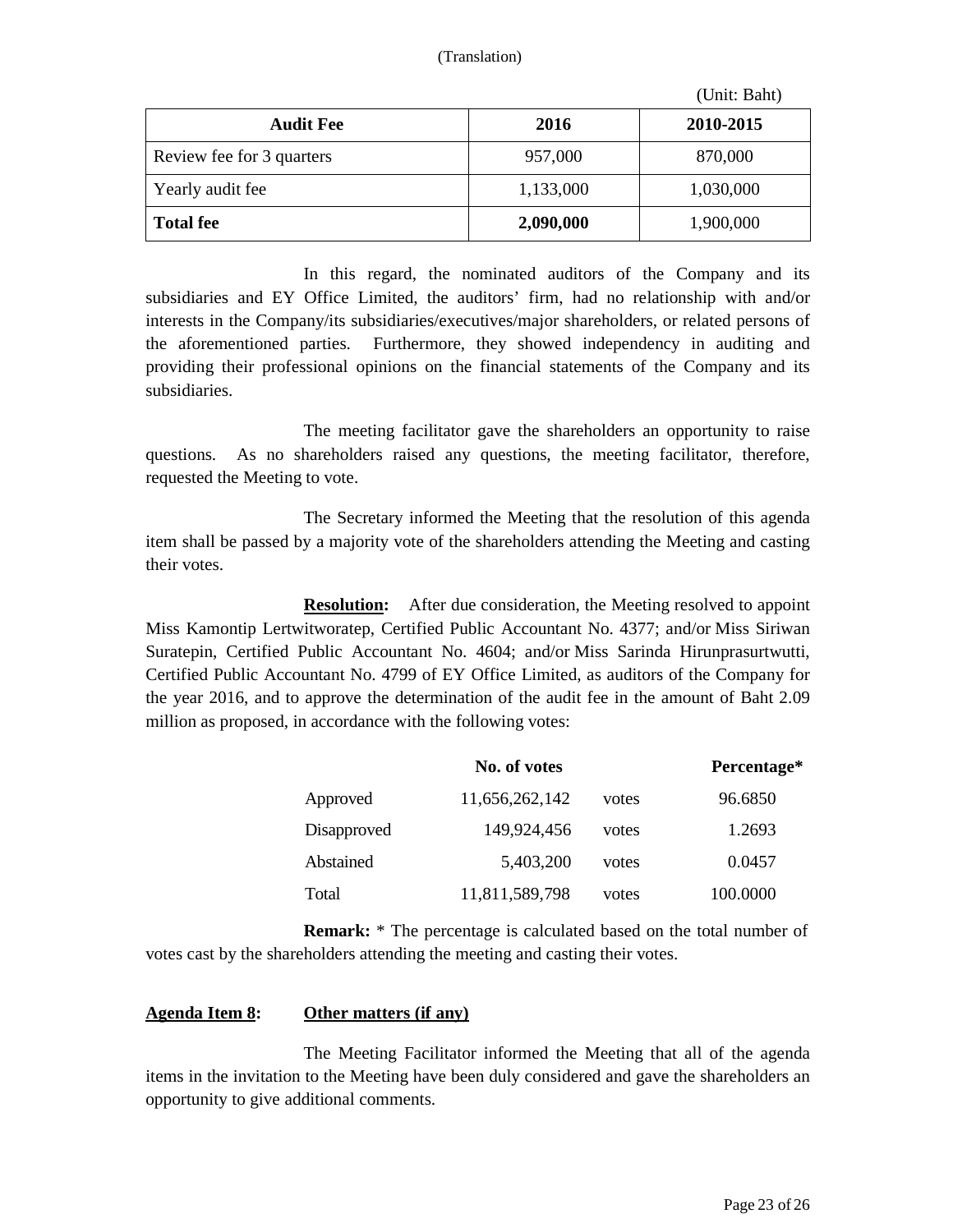Mr. Methee Anadirekkul, a shareholder, made the following observation: Mr. Weerawong Chittmittrapap holds the position of an Audit Committee member, independent director, and Meeting Facilitator. Furthermore, the legal advisors who check and count the ballots in this Meeting are also associates of the law firm owned by Mr. Weerawong Chittmittrapap. Therefore, he was of the view that there may not be a counterbalance between his performance of duties as an Audit Committee member, Meeting Facilitator, and person in charge of counting the votes. He then reminded the Meeting that he only wished to make an observation and that he did not have any objections in this regard.

Mr. Weerawong Chittmittrapap explained that he no longer holds shares in Weerawong, Chinnavat & Peangpanor Ltd., but that the law firm will continue to operate under the same name. He clarified that he took on the duties as the Meeting Facilitator solely for the purpose of ensuring that the Meeting is duly convened in an orderly manner.

Mr. Sathist Sathirakul, a shareholder, expressed his admiration for Dr. Prasert Prasarttong-Osoth, who has led the BDMS Group in its pathway towards growth and to where it is ranked today as one of the leading hospitals world-wide. He then stated that there has been news in the media about high service charges and errors relating to the provision of healthcare due to the expansion of the hospitals within the BDMS network, which resulted in the inability to control the quality of the provision of healthcare.

Dr. Chatree Duangnet, Director and Chief Operating Officer – Medical Affairs, explained that the increase in the number of service users may lead to an increased probability of errors relating to the provision of healthcare. However, BDMS appointed a committee for overseeing the quality and safety of the patients over ten years ago with the objective of ensuring that the quality of the services is in line with the applicable standards to the utmost extent possible. BDMS has also cooperated with a number of leading hospitals in the U.S. in order to improve the quality of the healthcare and received certifications in recognition of its healthcare services from organizations both at the national and international level, such as the JCI certification (USA), which is an international-level system of standards governing safety and quality. Although this in no way guarantees the occurrence of errors, if errors do occur, BDMS immediately attends to the matter to rectify the situation – regardless of whether the errors cause the patients to suffer damage, regardless of whether such damage is psychological or abstract in nature, and regardless of whether BDMS is at fault. Moreover, BDMS has established a committee in charge of summarizing the assessment of the quality and safety of the patients once every three months. The said committee is focused on closely monitoring the healthcare quality. If there are any questions or problems, service users are able to directly contact the relevant hospital staff, and BDMS will attend to all such issues in order to find a solution.

Miss Chonticha Ngernbumrung, a shareholder, thanked the directors for having played significant roles in promoting the growth of BDMS and suggested that the number of inpatients and outpatients be indicated in the Annual Report of BDMS in order to be able to determine whether the number of patients corresponds with the revenue growth.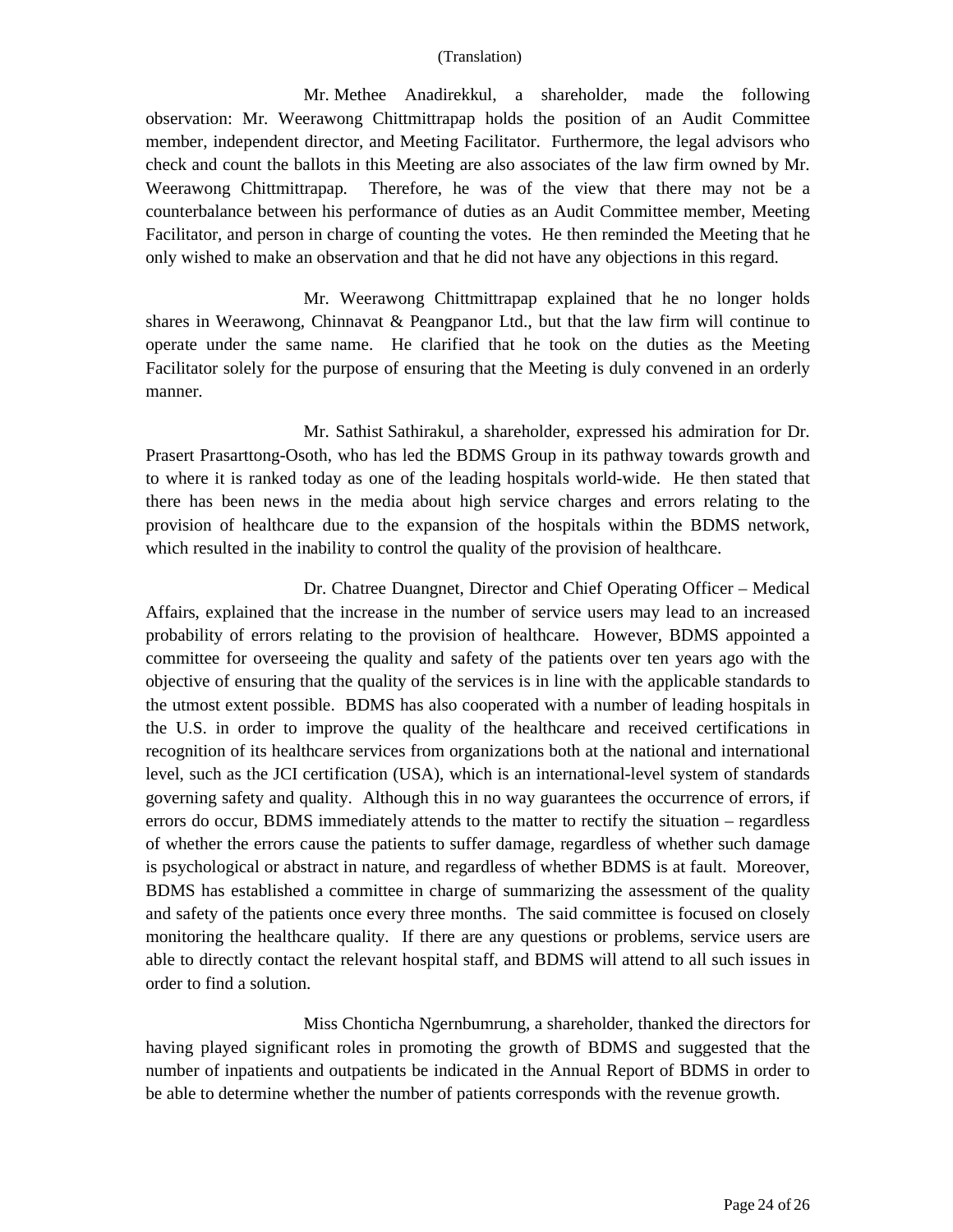Mr. Weerawong Chittmittrapap responded that the suggestion will be taken into further consideration.

Mrs. Thitirat Srisompote, a proxy, suggested that BDMS improve the tools used for measuring blood pressure in the Bone and Joint Department, and that BDMS should improve the quality of its call center services. She stated that the call center employees should use more appropriate and formal wording when taking calls, and thanked all of the executives for having overseen the business which resulted in good operational results and increased dividends paid to the shareholders.

Mr. Weerawong Chittmittrapap responded that the Management of BDMS will make the improvements as suggested by the shareholder.

Mr. Kriengkamol Teerasaksophon, a proxy from the Thai Investors Association, asked for clarification on BDMS joining the Collective Action Coalition against Corruption (CACC), and what are the plans of BDMS in this regard.

Mr. Pradit Theekakul, Director, explained that BDMS has long established guidelines against corruption and on transparency, and has also declared and enforced a policy and guidelines on Ethics and transparency in line with the principles of good corporate governance to ensure adherence by all related parties in a concrete manner. The various awards that BDMS has received in this regard serve as confirmation of its efforts. BDMS is prepared to participate in the CACC but is currently unable to do so due to the limitations with respect to the management of the hospitals given as the doctors providing healthcare are independent medical practitioners and not company employees.

Mr. Nakorn Phraprasert, a shareholder, asked for clarification on the policy for business expansion overseas and the non-hospital business such as manufacturing saline solution. There have not been many initiatives relating to the non-hospital business. Therefore, he asked what steps BDMS will take regarding this business.

Dr. Prasert Prasattong-Osoth, Chief Executive Officer and President, gave the following explanation: even though there is free trade, however, given a number of investment restrictions, e.g. a requirement prescribing the number of local shareholders of the respective country, as well as other country-specific rules and regulations, BDMS is thus limited by certain investment restrictions. As such, in order to promote the expansion of service provision to foreign service users overseas, BDMS will set up a marketing unit that will do public relations to encourage service users located in ASEAN countries to use the services of BDMS without having to directly invest in those countries. Foreign investments are associated with high risks and may affect the profits of BDMS and reduce the dividends of the shareholders. Therefore, the Company must exercise caution in making investment decisions. With respect to the non-hospital business, BDMS has plans to expand the business of manufacturing dietary supplements and the saline solution considering that the said business has a good potential and the profits gained from this business are higher than the profits from the hospital business.